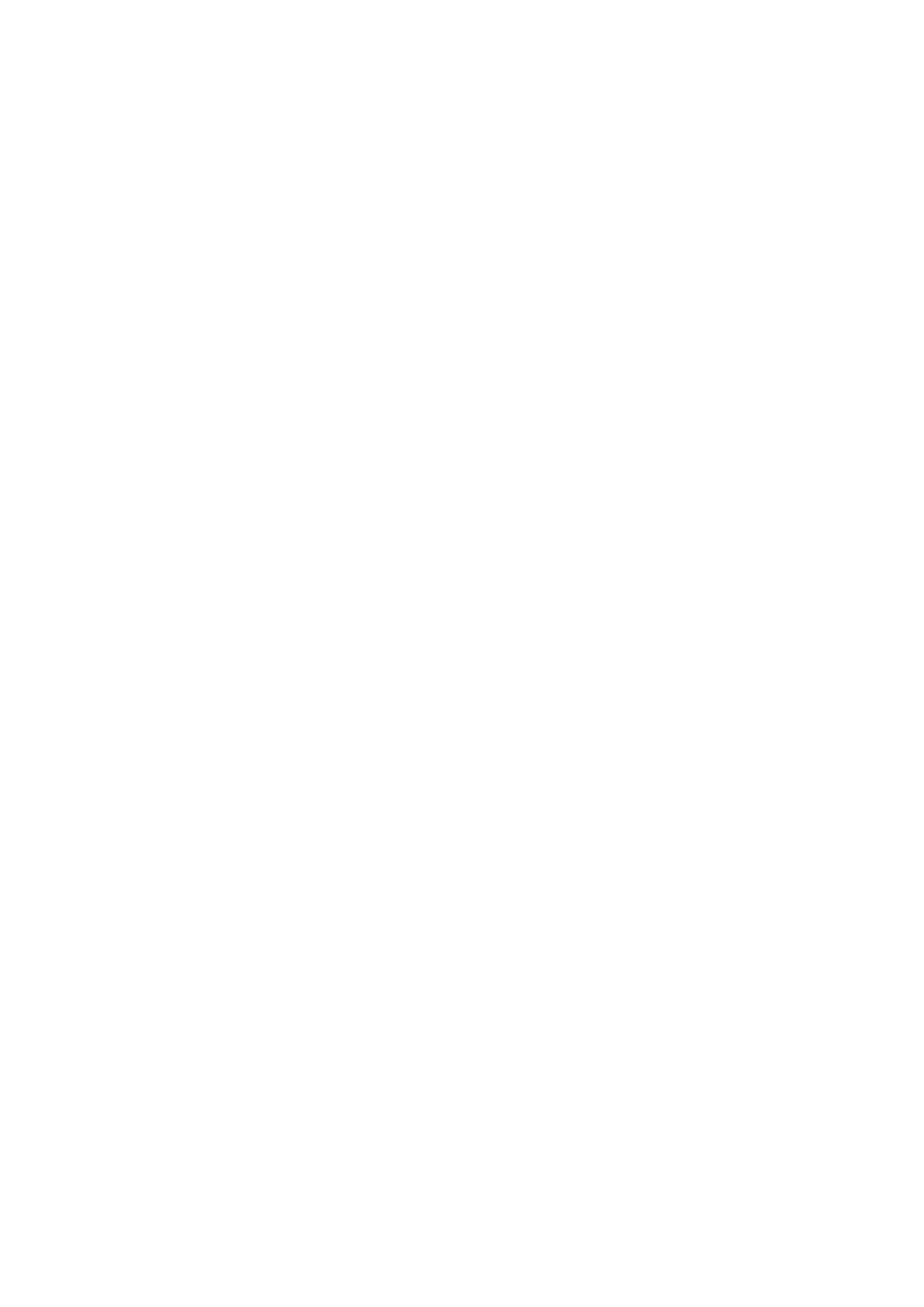### Residential Real Estate Investment<sup>∗</sup>

#### Philippe Bertrand

Aix-Marseille Université, CERGAM EA 4225, Aix-Marseille Graduate School of Management - IAE Chemin de la Quille - Puyricard, CS 30063 - 13089 Aix en Provence Cedex 2; KEDGE BS, Marseille, France and Aix-Marseille School of Economics e-mail: philippe.bertrand@univ-amu.fr

#### Jean-luc Prigent

THEMA, University of Cergy-Pontoise, and LabeX MME-DII 33, Bd du Port, 95011, Cergy-Pontoise, France e-mail: jean-luc.prigent@u-cergy.fr

Preliminary version (do not quote)

#### Abstract

The mixed-asset portfolio optimization consists in determining the best allocation among standard financial assets such as money market accounts, bonds, stocks and additionally real estate assets. For this later kind of asset, computing the optimal weight is sometimes a puzzle. First, we have to specificy what kind of real estate is introduced in the portfolio (commercial, industrial, residential, direct , REIT shares...). Second, we have to choose what kind of prices we use to calibrate real estate prices: appraisal values, actual real estate transactions, repeated sales, indices ...In this paper we focus on private residential real estate returns. In this framework, we investigate the optimal weight of the real asset with respect to standard financial assets. Using quarterly data on housing indices for four European countries, namely France, Germany, UK and Spain, we address the question of how the investment in housing affects the composition of an investor's portfolio. We show in particular under which conditions we recover the typical 15%-20% real asset allocation.

JEL classification: G11, G17, D14.

Keywords: Real Estate Investment; European Residential Real Estate; Mixed Asset Portfolio Allocation.

<sup>∗</sup>We gratefully acknowledge the "Observatoire de l'Epargne Européenne" (OEE) and Aix-Marseille School of Economy (AMSE) for their financial support.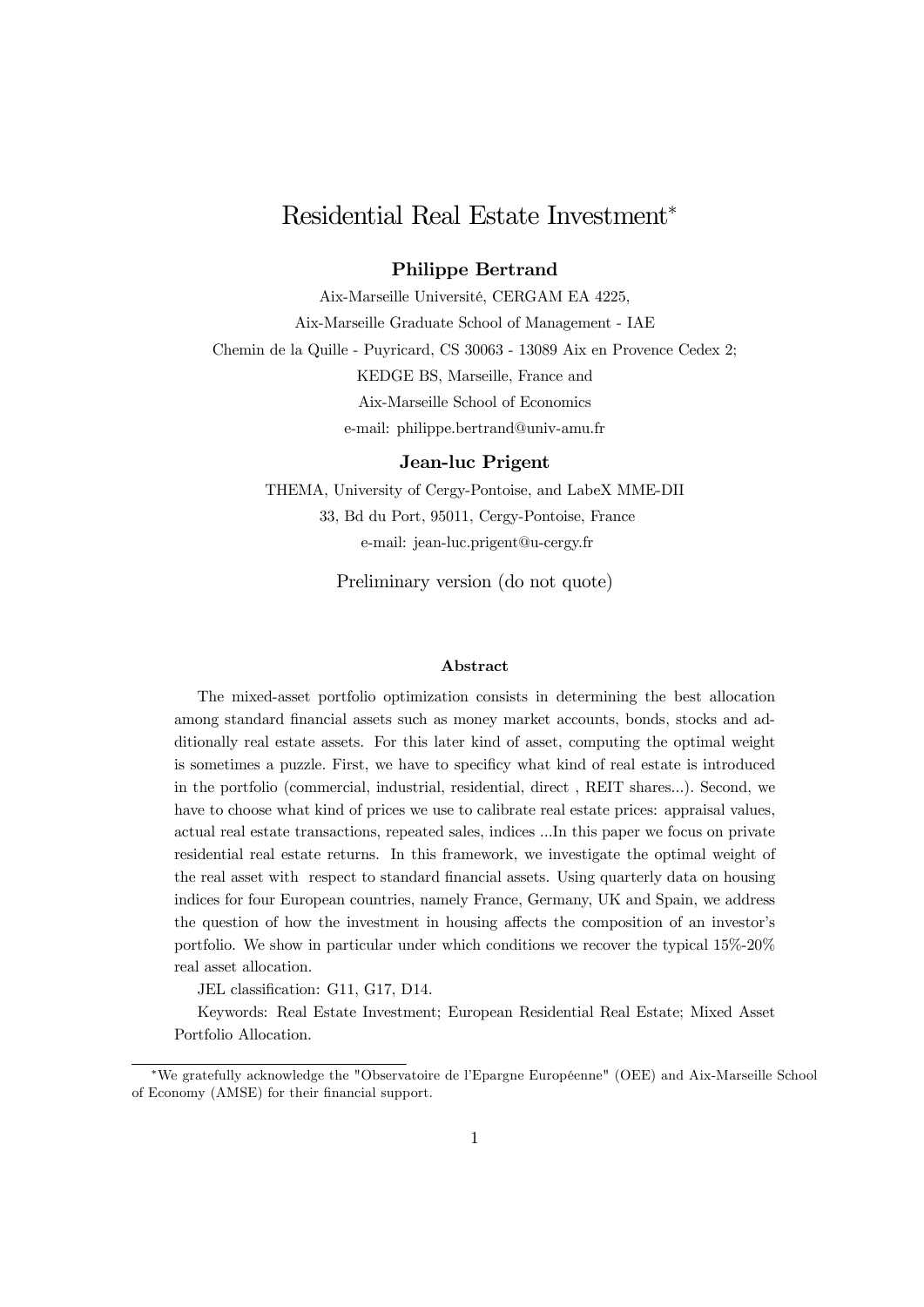#### 1 Introduction

For portfolio investing purposes, real estate is usually considered as an alternative investment class. According to specific assumptions about both expected returns and volatilities levels, the mixed-asset portfolio optimization may induce various real estate asset allocation levels. Recall that standard results about mixed-asset portfolios suggest that the allocation to real estate should be about 15-20% (see Hoesli and MacGregor, 2000). Thus, real estate is found to be an effective portfolio diversifier. However, in most countries the share of real estate in portfolios of institutional investors is significantly smaller. For example, according to Clayton (2007) and J.P. Morgan (2007), the share of real estate is about 7.3% for the US and about 8.5% for the UK. As mentioned in Rehring (2012), the difference between theoretical allocations and observed low allocations to real estate in portfolios of institutional investors is viewed as a puzzle in real estate research (see Chun *et al.*, 2004). The usual framework of the mixed asset allocation problem is based on the standard model of Markowitz (1952). Usual portfolio maturities are monthly, quarterly or annual returns.

However, the optimal portfolio allocation depends on the predictability of real estate returns, as illustrated by McKinnon and Al Zaman (2009). These latter authors show also that real estate investment trusts are redundant assets for investors with access to direct real estate as an asset class (nevertheless having a significant role in optimal allocations when direct property investment is not feasible). The choice of the method to calibrate real estate asset prices has also to be examined as emphasized by Wallace and Meese (1997) who compare approaches based on repeat-sales, on hedonic-regression, and hybrid approaches when constructing residential housing price indices. Pagliari (2011) shows also how varying degrees of serial correlation between different asset classes modifies the optimal mixed allocation (see also Rab and Warnung, 2012).

For the European financial market, Fugazza et al. ( 2007) determine the optimal allocation for risk-averse investors who have a long-horizon and diversifies among stocks, bonds, real estate, and cash. They find that introducing real estate assets in optimal portfolio choices lead to weights between 12 and 44 percent. They emphasize that, "the welfare costs of either ignoring predictability or restricting portfolio choices to traditional financial assets only are found to be in the order of 150-300 basis points per year."(see De Roquemaurel and Scaillet (1996) for the French market case).

In this paper, we study residential real estate investment for four major European markets: France, Germany, UK and Spain. More precisely, we address the question of how the investment in housing affects the composition of an investor's portfolio. The other assets available to investment are money market instrument (i.e., an index growing at a three months rate), national aggregate bond index and national stock market index. Quarterly data on housing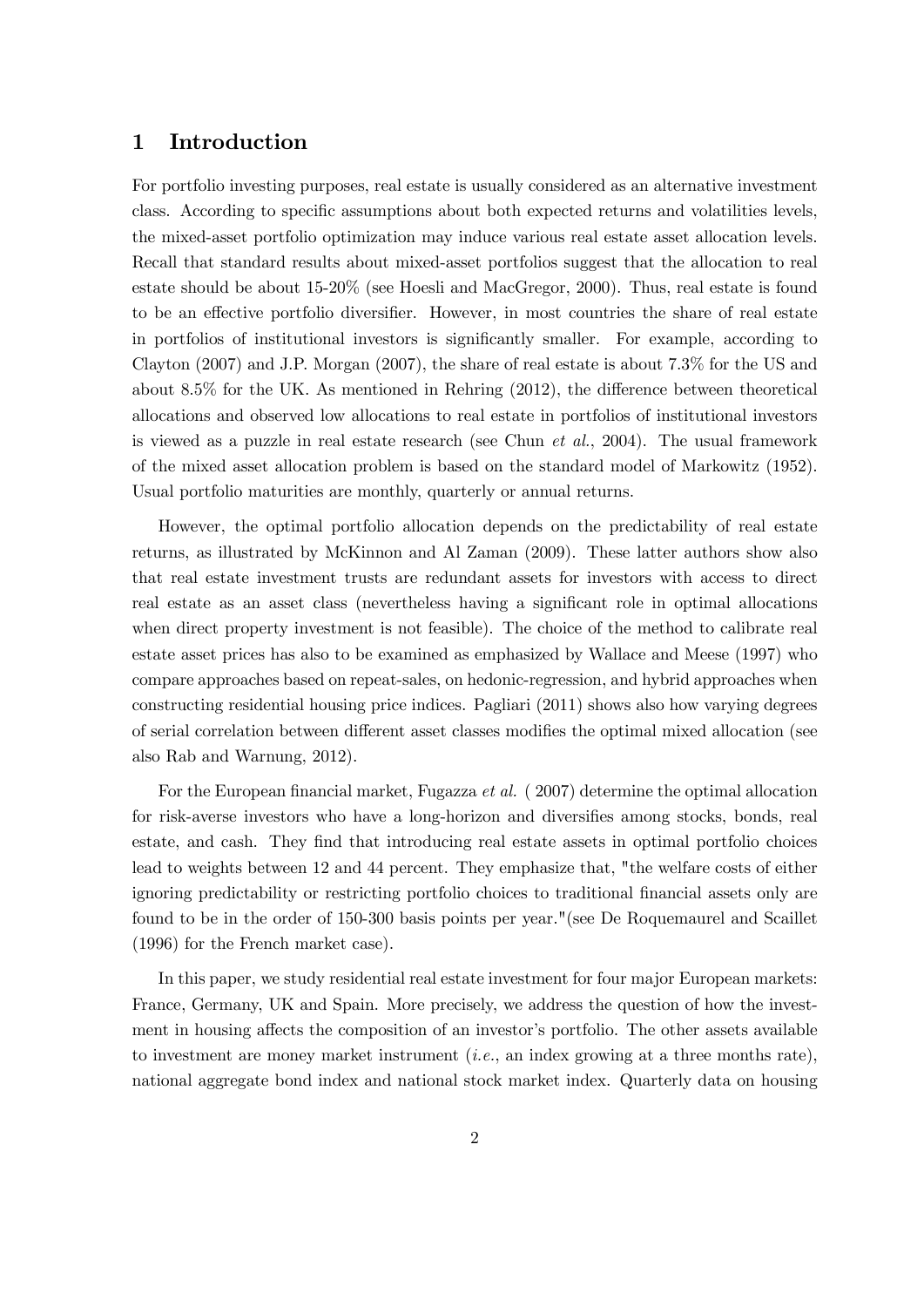indexes are available and our sample spans the period from 1980 (Germany and UK), 1985 (France) and 1991 (Spain) through 2015, depending on the availability of data. The sample covers period of time with different economic conditions. We provide also the information ratio values, which allows to measure and compare the assets performances. Section 2 is devoted to a brief overview of real estate investment vehicles and to the presentation of the financial markets data. Section 3 provides the efficient frontiers for the four countries that are investigated. Some additional empirical analyzes are relegated to the Appendix.

#### 2 Real estate investment and financial markets data

#### 2.1 Real estate investment vehicles

Real estate investment is available through various vehicles. First, we can distinguish between private and public market investment in real estate. Private market is concerned with direct interest in real estate properties. In that case, you own and operate your real estate property (or through a property manager) and receive the rent payments and value changes from that investment. Another option consists of investing in the public real estate market by purchasing a share or unit in a publicly traded real estate company, such as a real estate investment trust (REIT). Real estate securities are issued by companies that own real estate and manage it on behalf of the shareholders of the company. As a result, exposure to the real estate market is more indirect as REIT are traded on a stock exchange. A real estate security pays to its shareholders/unitholders, a dividend which corresponds to the rent payments it receives from renters. Any price appreciation or depreciation in the assets owned by the company should be reflected in its share price although these securities are trading at a discount or a premium to their net asset values (NAVs). Next, a distinction must be made between equity and debt investment. An equity investment represents a residual interest in a property meaning that an equity investor is essentially the owner of the property. Debt investment corresponds to lending funds to an owner or purchaser of real estate. This type of real estate investing resembles bond investing. The most popular instrument of public debt is a mortgage-backed security (MBS).

Table (1) illustrates this typology.

Table 1: Real Estate Investment Typology

|        | Private                            | Public.                                             |
|--------|------------------------------------|-----------------------------------------------------|
| Equity | Direct ownership                   | Publicly traded real estate companies               |
| Debt.  | Private REITs<br>Private mortgages | Standard equity REITs<br>Mortgage-backed securities |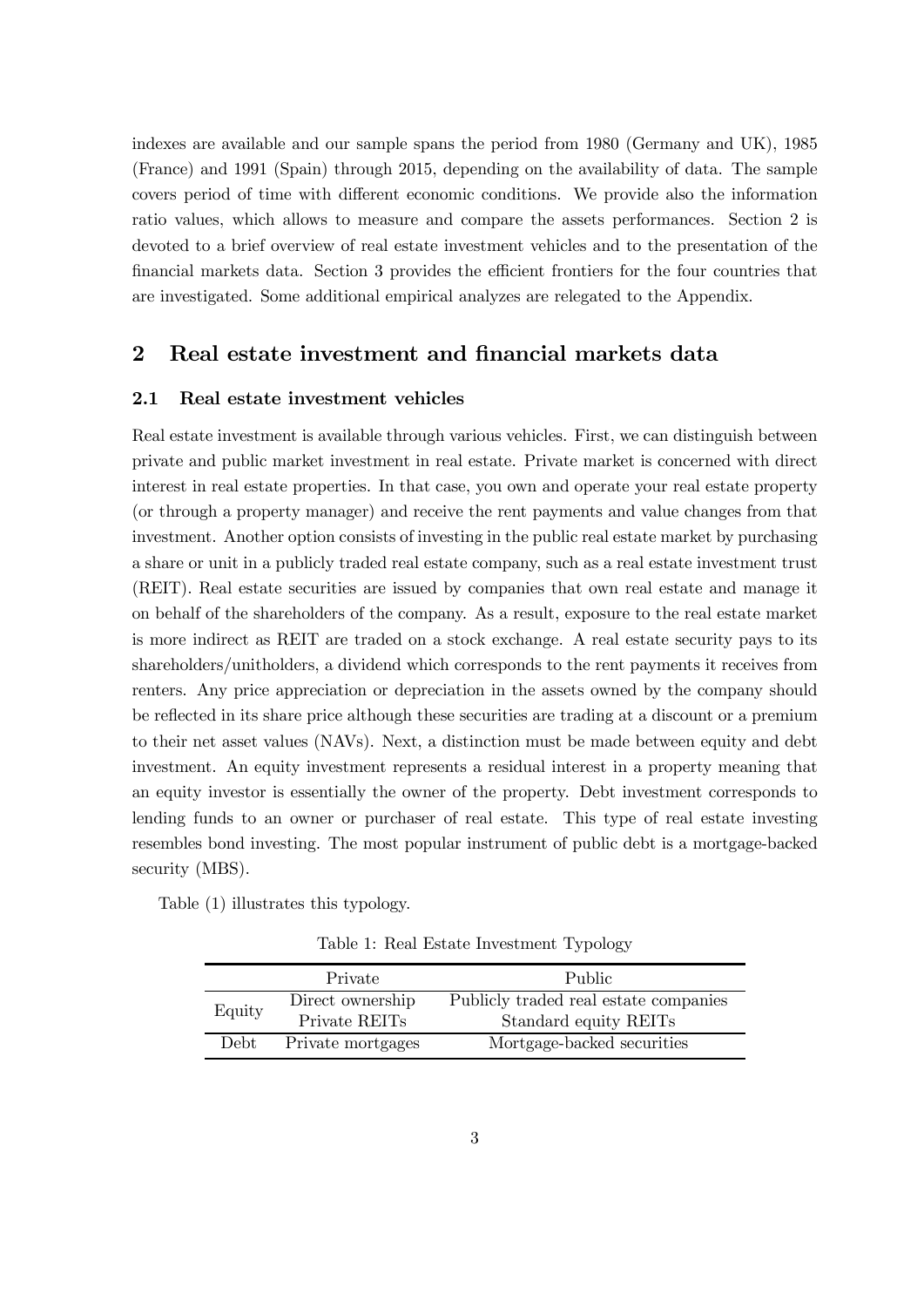The return characteristics differ across different investment vehicles. Investments in public real estate companies can be considered as an alternative to private real estate investments with higher liquidity. Nonetheless, early research shows that returns of public real estate resembles more that of the stock market than that of the available private real estate indices. For the French market case, De Roquemaurel and Scaillet (1996) show that using public real estate in an asset portfolio mix does not bring much diversification contrary to private equity real estate.

This lack of diversification comes mainly from the high correlation of quoted real estate with financial markets. More recent studies seem to show that this drawback disappears when longer investment horizons are considered (i.e., McKinnon and Al Zaman, 2009 and Hoesli et al., 2015). On the other hand, Ang et al. (2013) show that there exists a common factor explaining public and private returns. Nevertheless, innovations in public real estate indices are correlated with equity and bond market returns which is not the case for private real estate indices. Moreover and perhaps more importantly, public real estate represents only around 10% of global real estate.

In our study, we rely on private equity residential real estate returns. For this investment class, there exists two main methodologies for index construction: the appraisal-based indices and the transaction-based indices.

• Appraisal-based indices use valuation of properties by appraisers. For income producing properties, the most common method used by appraisers is the capitalization rate (net income from a property divided by its price) approach. Another more technical approach relies on discounted cash flow methodology which is equivalent to the DDM methodology for stocks. The appraisal process introduces a bias due to appraisers seeking to dampen or to smooth volatility in their price estimates.

Therefore, appraisal-based indices average past and current values, resulting in a moving average process. In order to correct for this appraisal smoothing and to extract the true market volatility and correlations, some "unsmoothing" techniques have been introduced in the literature. Usually, volatilities of appraisal-based indices are underestimated.

• On the other hand, indices can be based on observed transaction prices. Transactionbased indices must accommodate the lack of comparability of transacted properties by either applying repeat-sales measures, a method which uses information on properties which have been sold more than once, or hedonic index techniques which regresses property prices on the properties characteristics and derives the price of a hypothetical standard property. For instance, the INSEE index for sales of existing dwellings (all types of dwellings, whole country) is build on a stratified hedonic regression method. This index reflects the private residential real estate investment performance for France.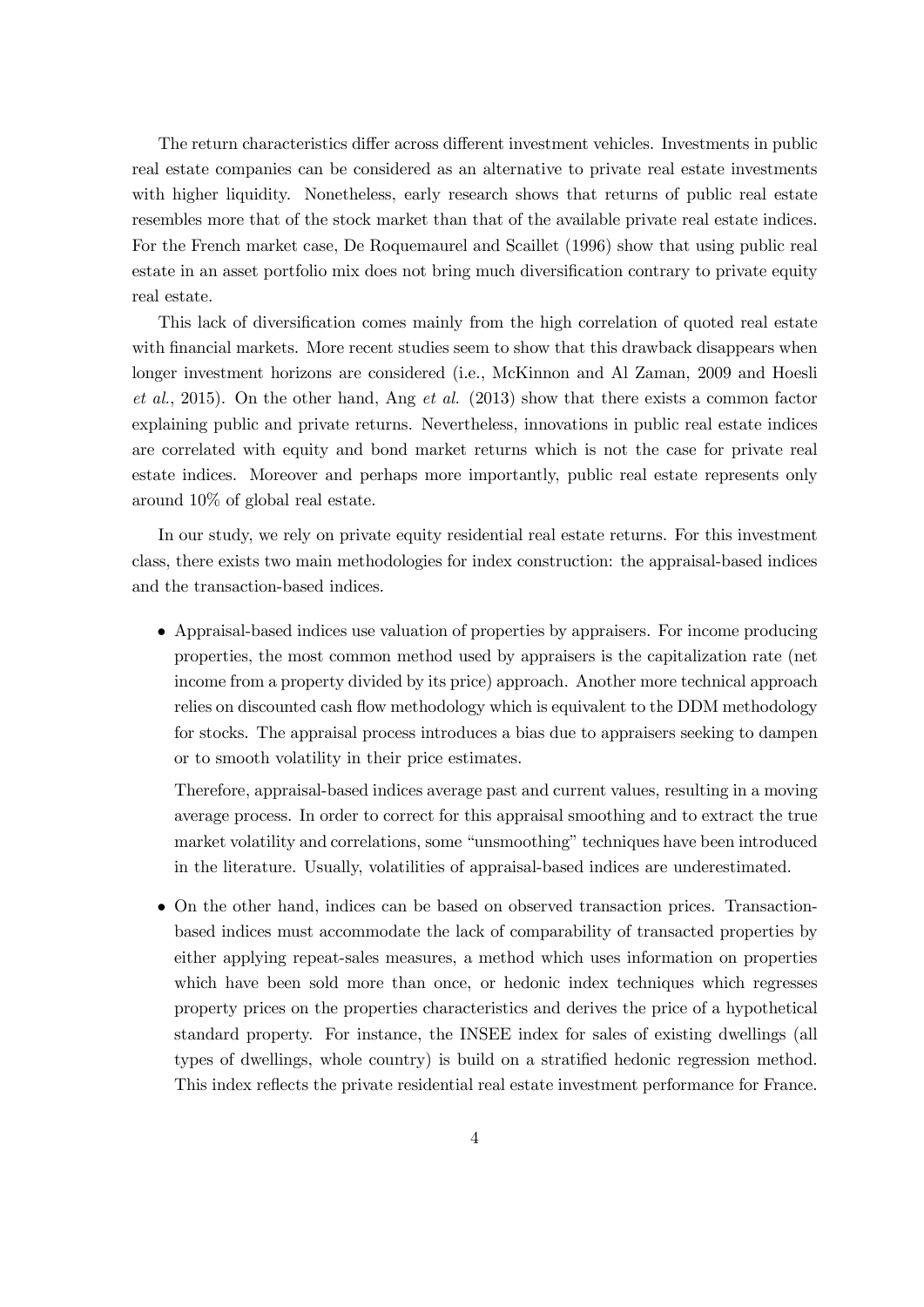Figure (1) displays historical returns of the INSEE raw and seasonally-adjusted as well the OECD residential real estate indexes.

We notice that the OECD index is the INSEE seasonally-adjusted index. It is important to consider the seasonally adjusted one instead of the raw one since the volatility of the latter is biased due to the cyclicality of the quarterly returns. In our study, we rely on the OECD real estate series for the four countries considered.



Figure 1: Residential Real Estate Return: OECD and INSEE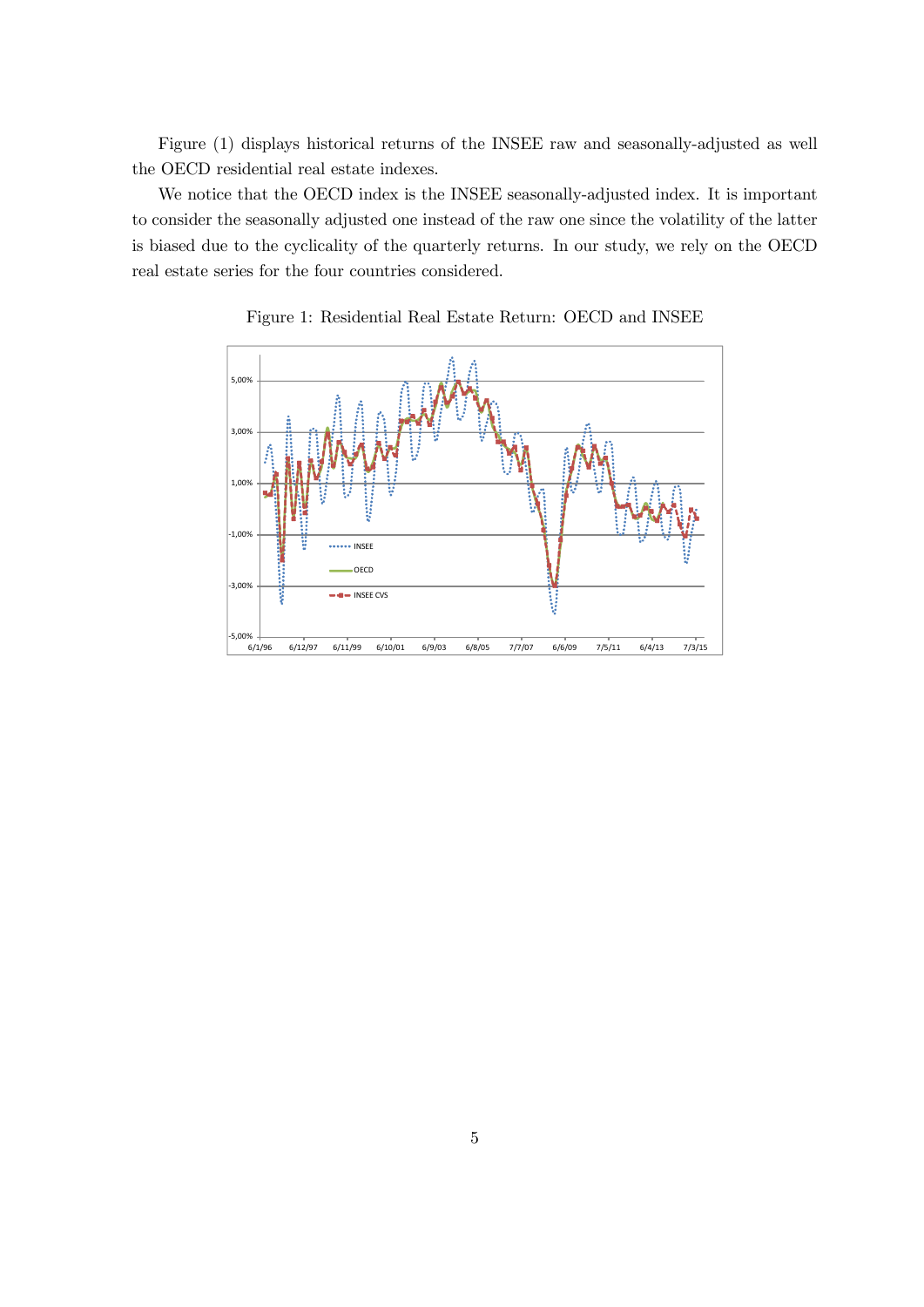#### 2.2 Financial Markets Data and Statistics

For comparison purpose, we use the same source of data for the three type of financial assets considered in our study, namely: stocks, bonds, 3-month T-bills. The performance of the four stock markets are obtained through the MSCI Total return Indexes which accounts for dividend reinvestment. The performance of the bond market is given by the Datastream 10 year total return government indexes.

#### 2.2.1 Statistics for France

Quarterly data Table 2 provides summary statistics on the quarterly french data. We build the Residential Real Estate nominal return series by adding the OECD (which is the INSEE) index on of sales of existing dwellings<sup>1</sup> and the calculated index on rent obtained from the index series of price to rent ratio provided by  $OECD<sup>2</sup>$ . For our sample period, the average annual return for the MSCI index is 12.46 percent, the average Bond index return is 8.81 percent, the average money market return is 4.77 percent and the average Real Estate index return is 9.66 percent. The volatility, defined as the annualized standard deviation of returns, for the MSCI index is 22.46 percent, 6.65 percent for the bond index, 1.67 percent for the money market and 3.14 percent for the Real Estate. Thus, real estate dominates in a mean-variance sense bonds. We will see later that volatility depends heavily on the frequency of calculation and that not all assets are affected in the same way when the frequency is changed.

|                 | 1985:1 to 2015:1 |       |                          |           |  |
|-----------------|------------------|-------|--------------------------|-----------|--|
|                 | MSCI             | Bond  | Money Market Real Estate |           |  |
| Mean            | $12.46\%$ 8.81\% |       | 4.77%                    | $9.67\%$  |  |
| Volatility      | 22.46\% 6.65\%   |       | 1.67%                    | 3.14%     |  |
| <b>Skewness</b> | $-0.367$         | 0.013 | 0.418                    | $-0.4614$ |  |
| Kurtosis        | 4.366            | 3.636 | 1.956                    | 2.625     |  |

Table 2: Descriptive Statistics, France - Quarterly Returns

We use the information ratio<sup>3</sup> to rank the assets. The higher the ratio, the more the asset is "efficient", meaning that it provides a good mean-variance trade-off compared to the reference asset, the money market asset. The results are reported in Table (3):

<sup>1</sup>For this index all types of dwellings, whole country.and seasonally-adjusted data are considered.

<sup>&</sup>lt;sup>2</sup>The methodology used can be found in the Appendix 1.

<sup>&</sup>lt;sup>3</sup>The Information ratio is similar to a Sharpe ratio where both assets are risky. It is the ratio of the excess return of an asset over the money market return and of the tracking-error of this asset with respect to the money market return. The tracking-error is defined as follows:  $T^2 = \sigma^2 (R_i - R_f) = \sigma_i^2 + \sigma_f^2 - 2\rho\sigma_i\sigma_f$ , where i denotes an asset (Stocks, Bonds or Real estate) and f denotes the money market and  $\rho$  is the coefficient of correlation between the retrun of asset i and f. Thus,  $IR = \frac{(R_i - R_f)}{T}$ .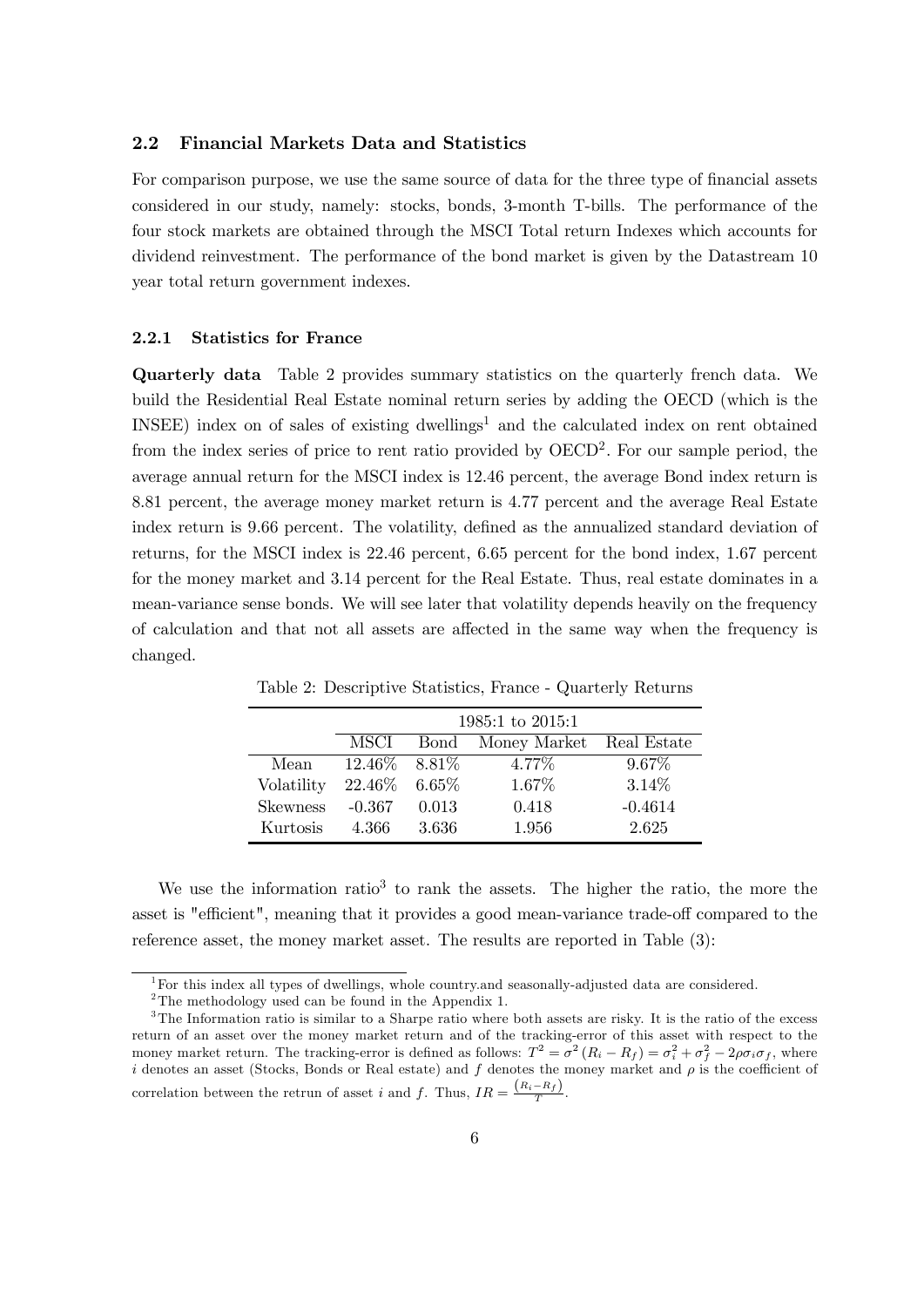|             | Information ratio |
|-------------|-------------------|
| MSCI        | 0.341             |
| <b>Bond</b> | 0.614             |
| Real Estate | 1.120             |

Table 3: Information Ratio, France - Quarterly Returns

We see that the most "efficient" asset is the real estate investment then the bonds and finally the stocks.

Annual Data Table 4 provides summary statistics for France based on annual data. The volatility of Money market and Real Estate returns are approximately doubled. For this two asset classes, the square root rule previously used to annualize the quarterly data is misleading. Indeed, this rule relies on the assumption that changes in log price are independently and identically distributed, which is clearly not the case. The high level of auto-correlation in those two latter series (see Appendix 2) precludes to use the square root rule. Instead, we should have relied on the following rule<sup>4</sup>:

$$
\sigma_n = \sigma_1 \sqrt{n+2 \sum_{k=1}^{n-1} (n-k)\rho(k)}.
$$

Table 4: Descriptive Statistics, France - Annual Returns

|                 | 1985 to 2014       |             |                          |           |  |
|-----------------|--------------------|-------------|--------------------------|-----------|--|
|                 | MSCI               | <b>Bond</b> | Money Market Real Estate |           |  |
| Mean            | $12.83\%$ $9.13\%$ |             | $4.94\%$                 | $10.22\%$ |  |
| Volatility      | 25.53%             | 8.48\%      | 3.46%                    | $6.29\%$  |  |
| <b>Skewness</b> | $-0.319$           | $-0.325$    | 0.393                    | $-0.205$  |  |
| Kurtosis        | 2.404              | 2.766       | 1,841                    | 2.058     |  |

The information ratios computed on annual data are given in Table 5. The sharp decrease of the real estate IR (approximately divided by 2) is simply the consequence of the doubling of the volatility of cash and real estate returns.

Table 5: Information Ratio, France - Annual Returns

|             | Information ratio |
|-------------|-------------------|
| MSCI        | 0.309             |
| <b>Bond</b> | 0.509             |
| Real Estate | 0.600             |

 $4$ See Rab and Warnung (2012).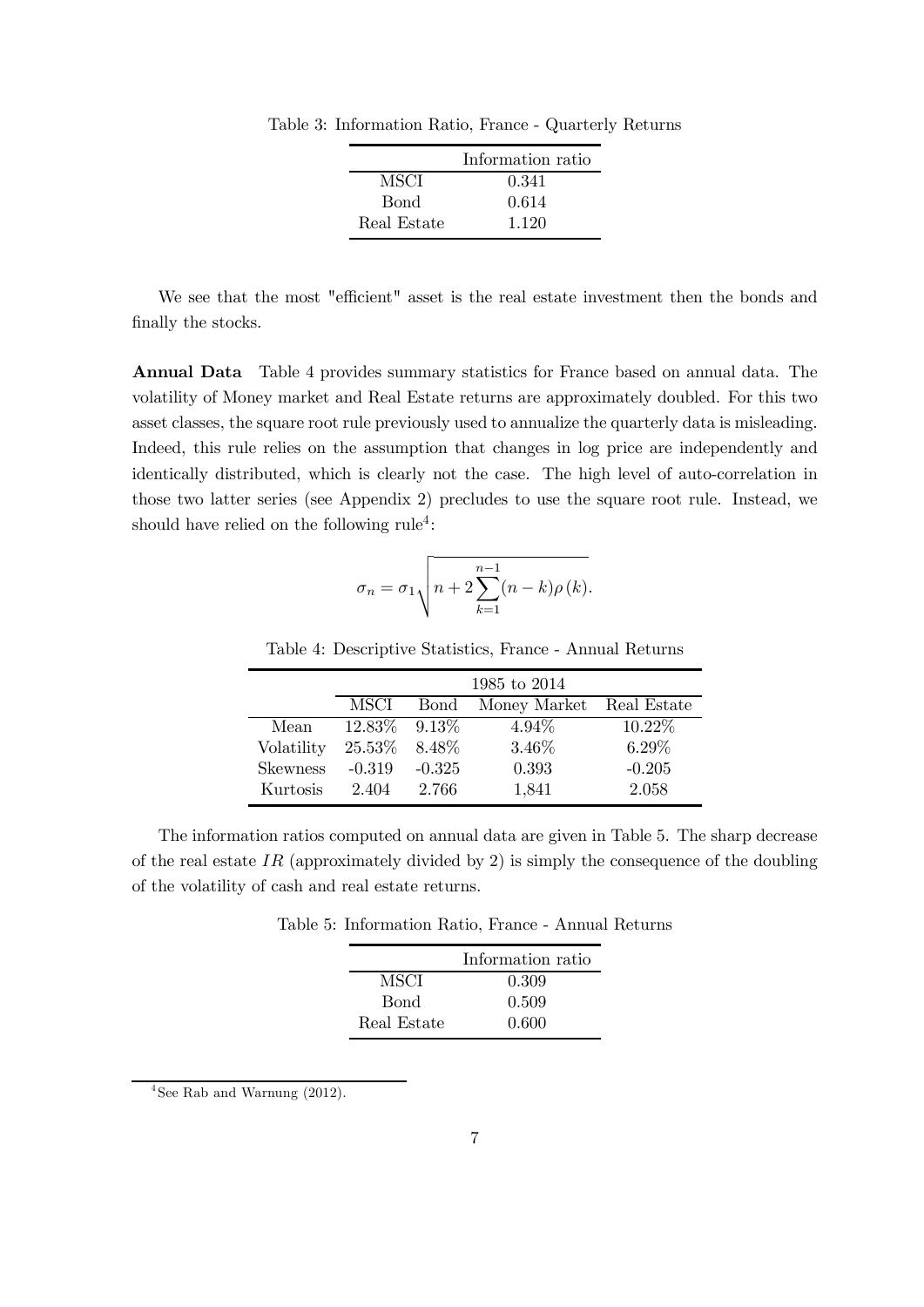#### 2.2.2 Statistics for Germany

Quarterly data The real estate data for Germany are provided through OECD by the Deutsche Bundesbank. For annual data, it is the index of residential property prices in Germany and for quarterly series only the index price for owner-occupied apartments in 7 cities is available. It is worth noting that real estate in Germany exhibits a small historical average return as well as a very low volatility, which makes it very comparable to money market return.

|                 |                  | 1980:1 to 2014:4 |                               |          |  |  |
|-----------------|------------------|------------------|-------------------------------|----------|--|--|
|                 | MSCI             |                  | Bond Money Market Real Estate |          |  |  |
| Mean            | $11.96\%$ 7.32\% |                  | 4.58%                         | $5.06\%$ |  |  |
| Volatility      | 22.73% 6.84%     |                  | 1.48%                         | 1.57%    |  |  |
| <b>Skewness</b> | $-0.803$         | 0.273            | 0.645                         | 0.670    |  |  |
| Kurtosis        | 4.787            | 4.725            | 2.880                         | 2.709    |  |  |

Table 6: Descriptive Statistics, Germany - Quarterly Returns

Table (7) reports the information ratio of stocks, bonds and real estate for Germany. As for France, Bonds have an higher  $IR$  than stocks although here the dominance is weaker. But here, real estate seems not very appealing with the lowest IR.

|             | Information ratio |
|-------------|-------------------|
| MSCI        | 0.322             |
| <b>Bond</b> | 0.397             |
| Real Estate | 0.226             |

Table 7: Information Ratio, Germany - Quarterly Returns

Annual Data Table 8 provides summary statistics for Germany based on annual data. As previously, the volatility of money market and Real Estate returns are approximately doubled due to the high level of auto-correlation in those two series.

|                 | 1980 to 2014     |              |                          |          |  |
|-----------------|------------------|--------------|--------------------------|----------|--|
|                 | MSCI             | <b>B</b> ond | Money Market Real Estate |          |  |
| Mean            | $13.05\%$ 7.53\% |              | 4.70\%                   | $5.19\%$ |  |
| Volatility      | 27.12\% 7.41\%   |              | 3.08%                    | 2.97%    |  |
| <b>Skewness</b> | $-0.073$         | $-0.108$     | 0.665                    | 0.490    |  |
| Kurtosis        | 3.418            | 2.199        | 2.865                    | 1.998    |  |

Table 8: Descriptive Statistics, Germany - Annual Returns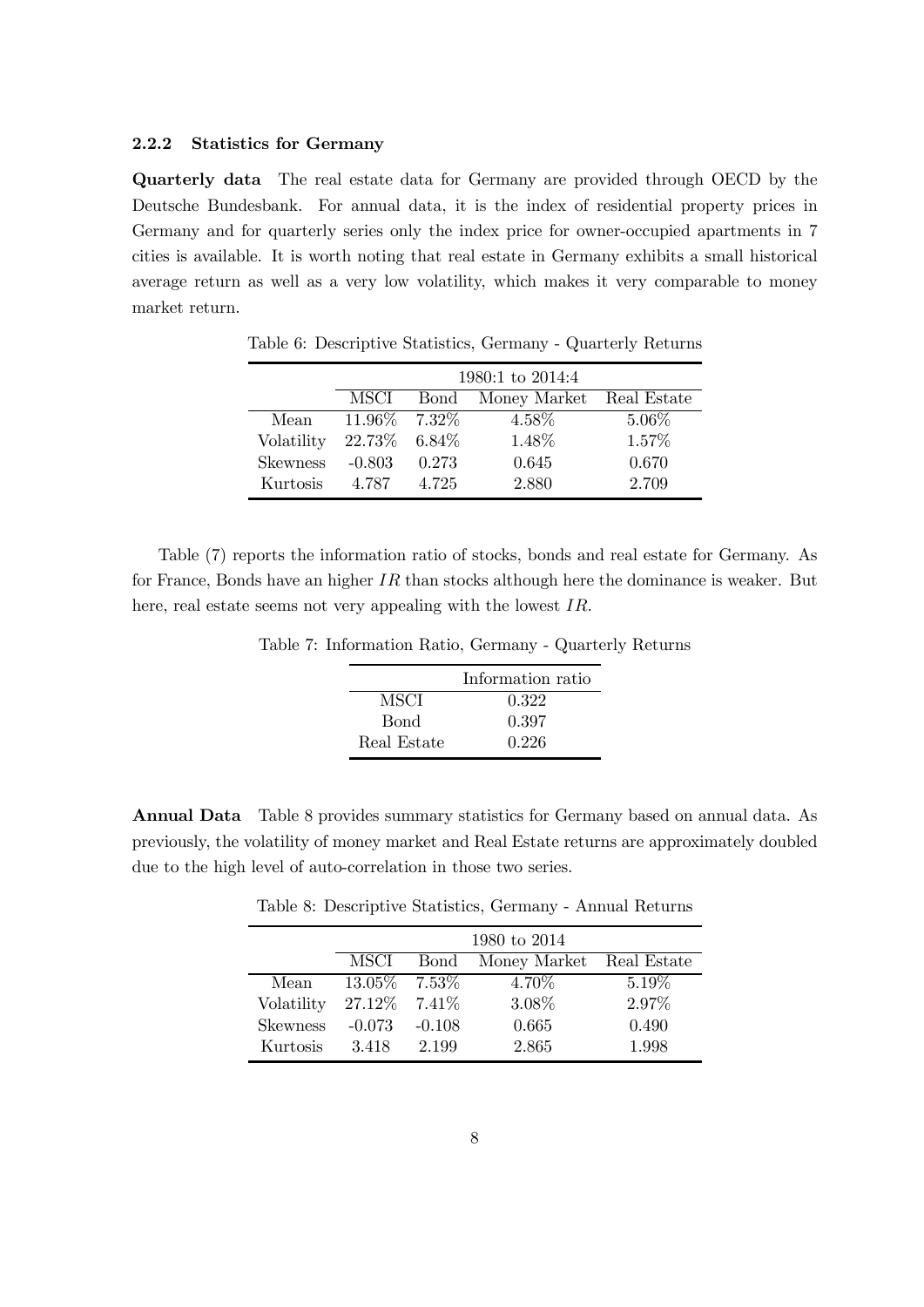The information ratios computed on annual data are given in table 9. Again, we observe a sharp decrease of the Real estate IR (approximately divided by 2) due to the doubling of the volatility of cash and real estate returns.

|             | Information ratio |
|-------------|-------------------|
| MSCI        | 0.303             |
| <b>Bond</b> | 0.368             |
| Real Estate | 0.118             |

Table 9: Information Ratio, Germany - Annual Returns

#### 2.2.3 Statistics for UK

Quarterly data The real estate data for UK are provided through OECD by the Department for Communities and Local Government. The index is established on sales of newly-built and existing residential dwellings, all type of dwellings, whole country and is available quarterly. Table 10 provides summary statistics on the quarterly UK data. Real estate in UK has a high average returns as well as a low volatility. It dominates in a mean-variance sense the bond asset.

Table 10: Descriptive Statistics, UK - Quarterly Returns

|                 | 1980:1 to 2014:4 |           |              |             |  |
|-----------------|------------------|-----------|--------------|-------------|--|
|                 | MSCI             | Bond      | Money Market | Real Estate |  |
| Mean            | 12.68\%          | $10.34\%$ | $6.61\%$     | $10.99\%$   |  |
| Volatility      | $16.25\%$        | 8.78%     | 2.12%        | 4.48%       |  |
| <b>Skewness</b> | $-0.598$         | 0.480     | 0.263        | 0.349       |  |
| Kurtosis        | 3.983            | 4.557     | 2.244        | 4.913       |  |

Table (11) reports the information ratio of stocks, bonds and real estate for UK. The ranking is the same that for France and Germany.

|             | Information ratio |
|-------------|-------------------|
| MSCI        | 0.378             |
| Bond        | 0.437             |
| Real Estate | 0.917             |

Table 11: Information Ratio, UK - Quarterly Returns

Annual Data Table 12 provides summary statistics for UK based on annual data. As previously, the volatility of Money market and Real Estate returns are approximately doubled due to the high level of auto-correlation in those two series. Here, the annual volatility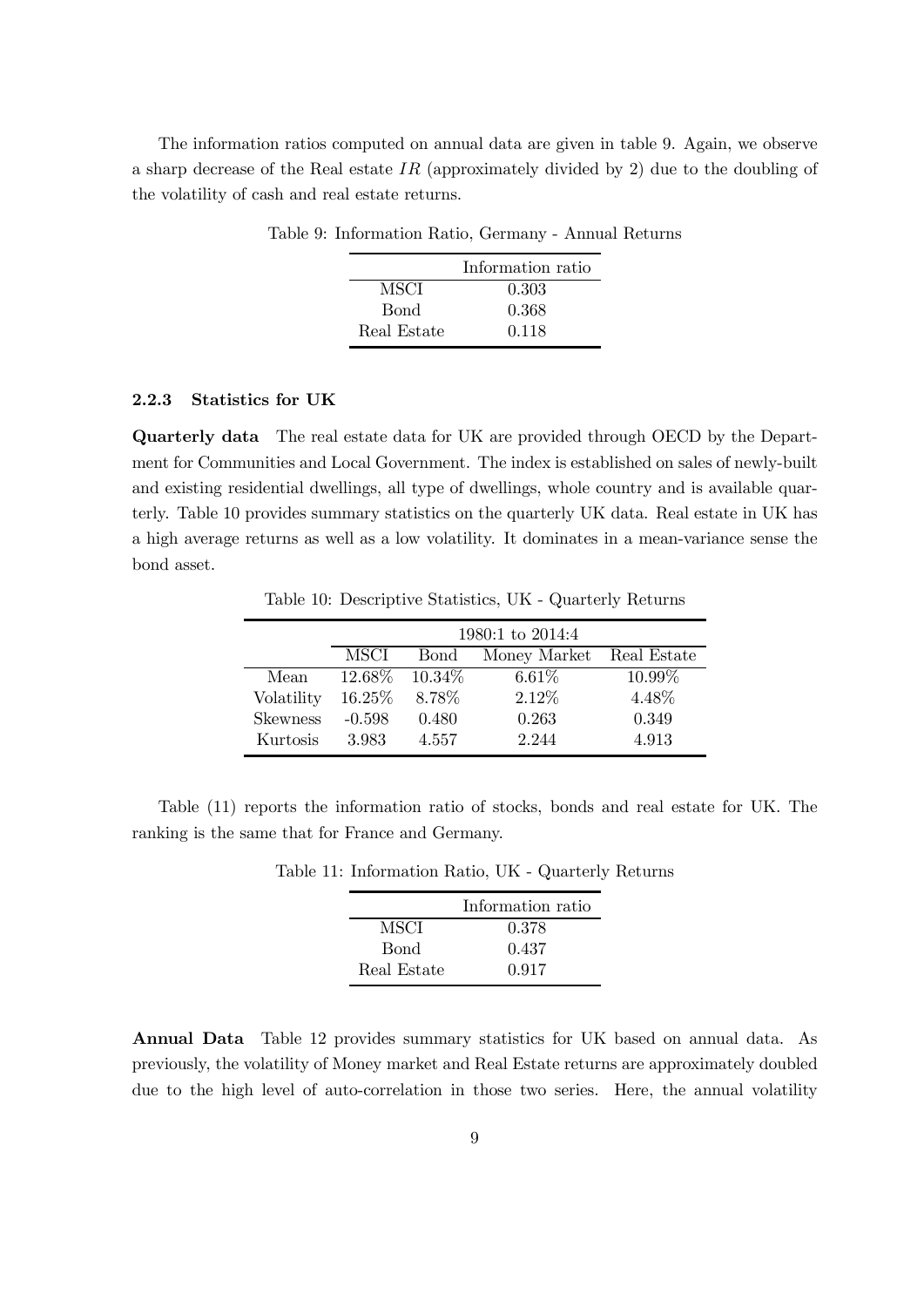is smaller than the annualized quarterly volatility because of a negative auto-correlation of order 2 in quarterly returns and negligible auto-correlation of order 1, 3 and 4 (see previous formula).

|                 |           | 1980 to 2014 |                          |        |  |  |
|-----------------|-----------|--------------|--------------------------|--------|--|--|
|                 | MSCI      | Bond         | Money Market Real Estate |        |  |  |
| Mean            | $13.02\%$ | $10.86\%$    | $6.84\%$                 | 11.65% |  |  |
| Volatility      | 15.60%    | $11.08\%$    | 4.46%                    | 8.40%  |  |  |
| <b>Skewness</b> | $-0.890$  | 1.338        | 0.262                    | 0.245  |  |  |
| Kurtosis        | 3.323     | 7.573        | 2.200                    | 3.964  |  |  |

Table 12: Descriptive Statistics, UK - Annual Returns

The information ratios computed on annual data are given in Table 13. Again, we observe a sharp decrease of the Real estate IR (approximately divided by 2) due to the doubling of the volatility of cash and real estate returns. But here, the stocks  $IR$  are now higher than the bonds IR.

Table 13: Information Ratio, UK - Annual Returns

|             | Information ratio |
|-------------|-------------------|
| MSCI        | 0.419             |
| <b>Bond</b> | 0.389             |
| Real Estate | 0.537             |

#### 2.2.4 Statistics for Spain

Quarterly data The real estate data for Spain are provided through by OECD. The index is established on sales of newly-built and existing residential dwellings, all type of dwellings, whole country and is available quarterly. Table 14 provides summary statistics on the quarterly ESP data. No asset is a dominating one in a mean-variance sense.

|                 | 1991:1 to 2014:4 |             |                          |          |  |  |
|-----------------|------------------|-------------|--------------------------|----------|--|--|
|                 | MSCI             | <b>Bond</b> | Money Market Real Estate |          |  |  |
| Mean            | 13.64\%          | $9.75\%$    | $4.57\%$                 | 7.84\%   |  |  |
| Volatility      | 24.21\%          | $8.31\%$    | 1.77%                    | $5.03\%$ |  |  |
| <b>Skewness</b> | 0.347            | $-0.414$    | 1.103                    | $-0.311$ |  |  |
| Kurtosis        | 3.466            | 3.043       | 3.196                    | 2.601    |  |  |

Table 14: Descriptive Statistics, ESP - Quarterly Returns

Table (11) reports the information ratio of stocks, bonds and real estate for Spain. Contrary to other countries, the Bond IR is slightly higher than the real estate IR.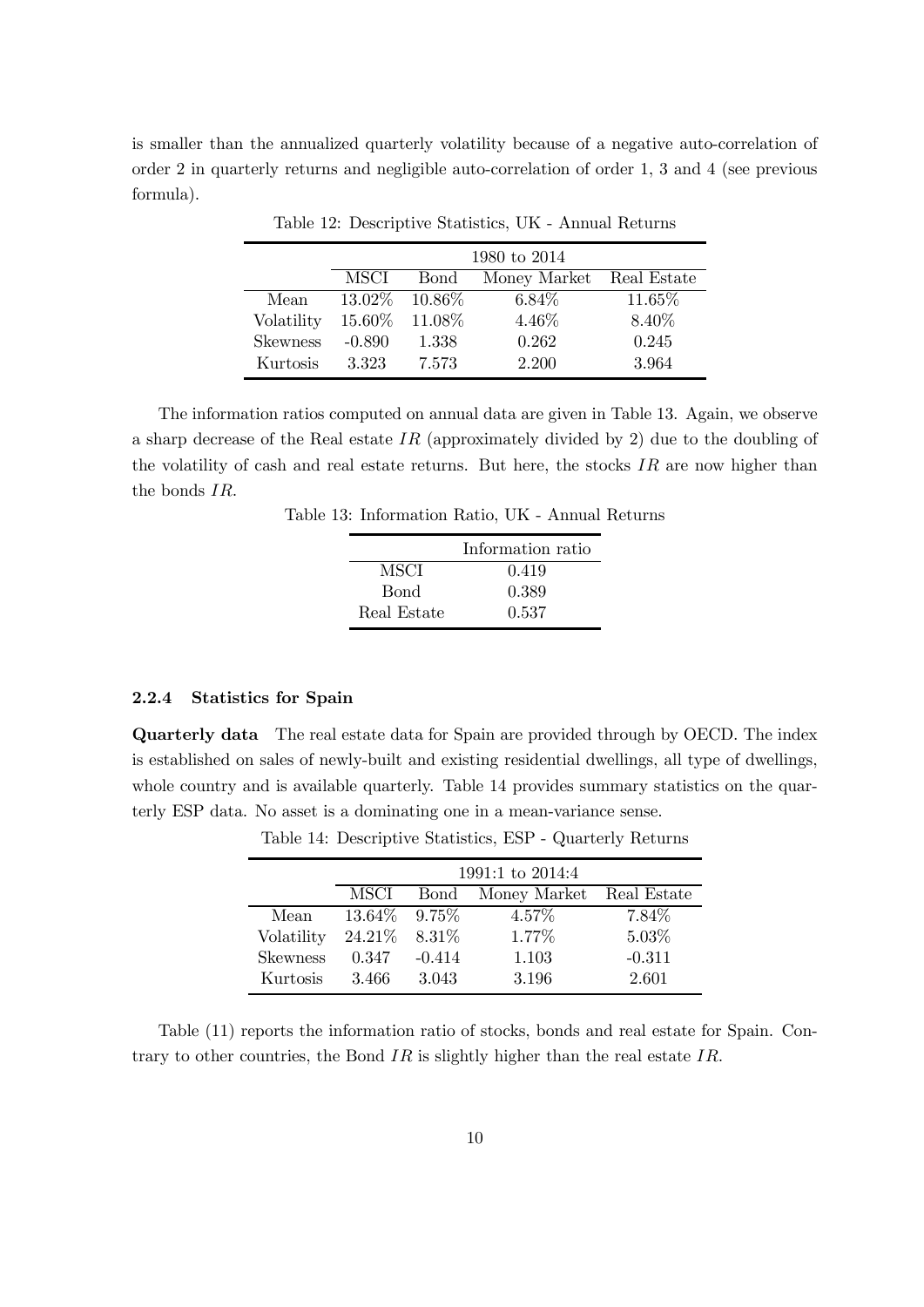Table 15: Information Ratio, ESP- Quarterly Returns

|             | Information ratio |
|-------------|-------------------|
| MSCI        | 0.375             |
| Bond        | 0.642             |
| Real Estate | 0.620             |

Annual Data Table 16 provides summary statistics for Spain based on annual data. As previously, the volatility of Money market and Real Estate returns are approximately doubled due to the high level of auto-correlation in those two series. Notice, that bond volatility is also significantly increased.

|                 |          | 1980 to 2014 |              |             |  |  |  |  |
|-----------------|----------|--------------|--------------|-------------|--|--|--|--|
|                 | MSCI     | Bond         | Money Market | Real Estate |  |  |  |  |
| Mean            | 14.28\%  | 10.89\%      | 4.79%        | $8.04\%$    |  |  |  |  |
| Volatility      | 25.91%   | 12.93%       | 3.71%        | 9.31%       |  |  |  |  |
| <b>Skewness</b> | $-0.090$ | 0.529        | 1.114        | $-0.227$    |  |  |  |  |
| Kurtosis        | 2.272    | 3.083        | 3.059        | 2.580       |  |  |  |  |

Table 16: Descriptive Statistics, ESP - Annual Returns

The information ratios computed on annual data are given in table 17. Again, we observe a sharp decrease of the Real estate  $IR$  (approximately divided by 2) due to the doubling of the volatility of cash and real estate returns.

Table 17: Information Ratio, ESP - Annual Returns

|             | Information ratio |
|-------------|-------------------|
| MSCI        | 0.368             |
| <b>Bond</b> | 0.502             |
| Real Estate | 0.319             |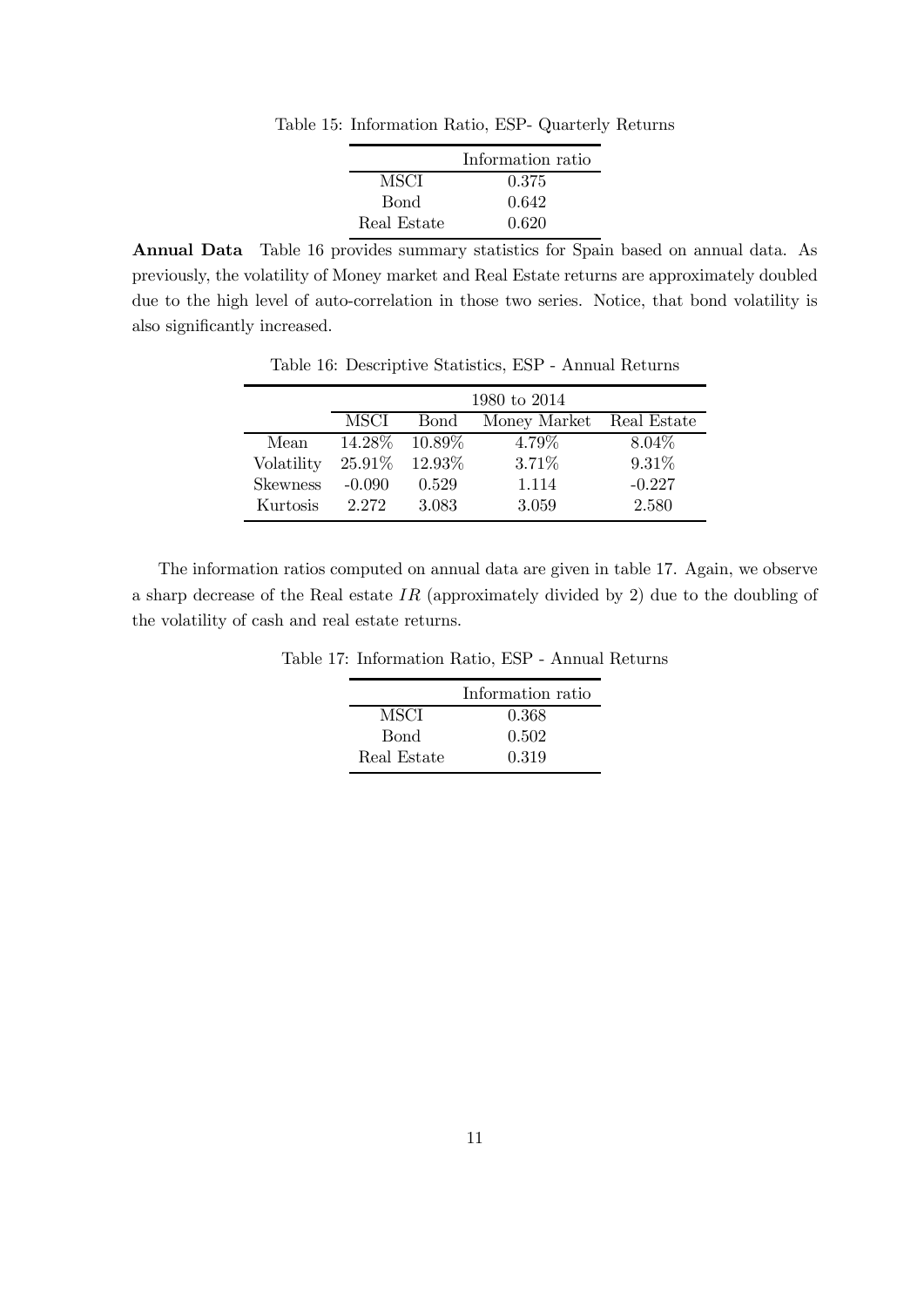#### 3 Efficient Portfolios with four asset classes

In this section, we derive optimal portfolios, in a mean-variance sense, invested in our four asset classes. Our objective is to assess the benefit of adding real estate investment to a standard diversified portfolio *(ie, stocks, bonds and cash)*. For that purpose, we run an meanvariance optimization program with a positivity constraint on portfolio weights in accordance with common professional practice. Data are available for the four markets analyzed from 1980 to 2014.

#### 3.1 Efficient Portfolios for France

#### 3.1.1 Quarterly data

Table (18) reports the coefficient of correlations between quarterly returns of the four asset classes. On this historical observation period, real estate returns exhibit a positive correlation with stock market returns and a negative correlation with bond returns.

|                    |                    |          | MSCI Bond Money Mkt Real Estate |          |
|--------------------|--------------------|----------|---------------------------------|----------|
| MSCI -             | 1.000              | 0.0144   | $-0.004$                        | 0.172    |
|                    | <b>Bond</b> 0.0144 | 1.000    | 0.167                           | $-0.111$ |
| Money Mkt $-0.004$ |                    | 0.167    | 1.000                           | 0.086    |
| Real Estate 0.172  |                    | $-0.111$ | 0.086                           | 1.000    |

Table 18: Correlations, France - Quarterly Returns, 1985-2014

The upper part of figure (2) shows two efficient frontiers: one obtained without the real estate asset and one taking account of real estate. The lower part of this figure displays the holdings of the efficient portfolios as a function of portfolio risk.

The distance between the two efficient frontiers can be analyzed as a measure of the benefit of introducing the real estate asset into the portfolio optimization problem. This benefit is the most significative for volatility between 2% and 8% with a maximal increase in returns of near 3% for the same level of risk. As volatility increases, cash and bonds are eliminated from optimal portfolios. At the same time, there is a sharp rise of the weight invested in real estate. For a level of risk higher than  $4\%$ , the share of real estate decreases and the share of stocks increases. This is quite natural as highly risky portfolios are achieved with highly risky assets, namely stocks here.

#### 3.1.2 Annual Data

Table (19) reports the coefficient of correlations between annual returns of the four asset classes. On this historical observation period, real estate returns exhibit a positive correlation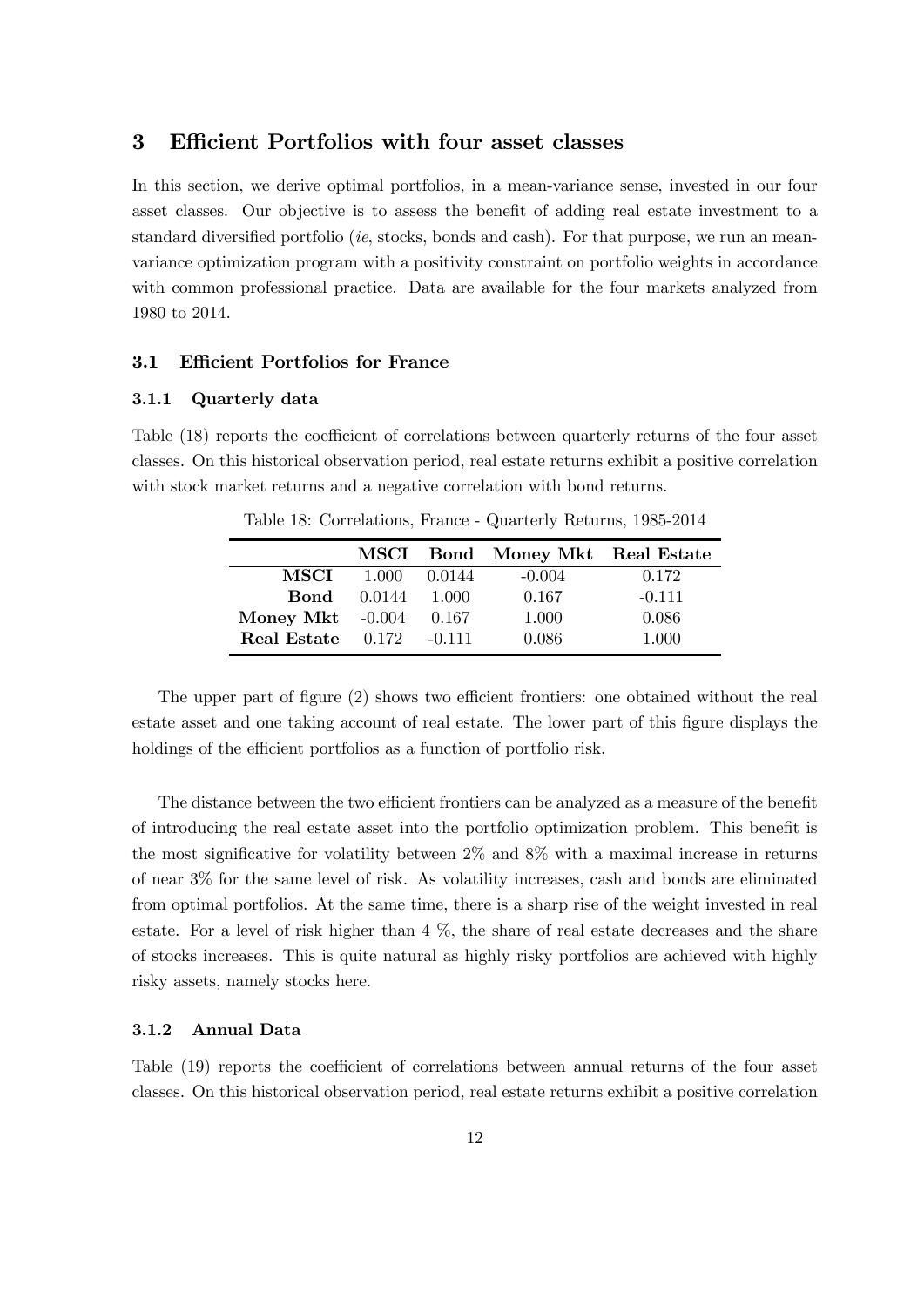Figure 2: Efficient Frontier with and without Real Estate and Portfolio Weights, France (quarterly data,1985-2014)



with stock market returns and a negative correlation with bond returns. Nevertheless, real estate returns have the lowest average correlation of the four asset classes. Low correlations of real estate returns with returns of other asset classes are usually the key point for introducing real estate investments into a well diversified portfolio.

|                                   |                    |        | MSCI Bond Money Mkt Real Estate |           |
|-----------------------------------|--------------------|--------|---------------------------------|-----------|
| MSCI                              |                    | 0.1754 | 0.0595                          | 0.2267    |
|                                   | <b>Bond</b> 0.1754 |        | 0.2760                          | $-0.1636$ |
| <b>Money Mkt</b> 0.0595 0.2760    |                    |        |                                 | 0.0618    |
| <b>Real Estate</b> 0.2267 -0.1636 |                    |        | 0.0618                          |           |

Table 19: Correlations, France - Annual Returns, 1985-2014

The figure (3) is similar to figure (2) but for annual data.

The reading of both graphs is similar, except that the share of real estate in the optimal portfolios increases up to a portfolio's volatility of about 8% and is still at 50% for portfolio's risk of 14%.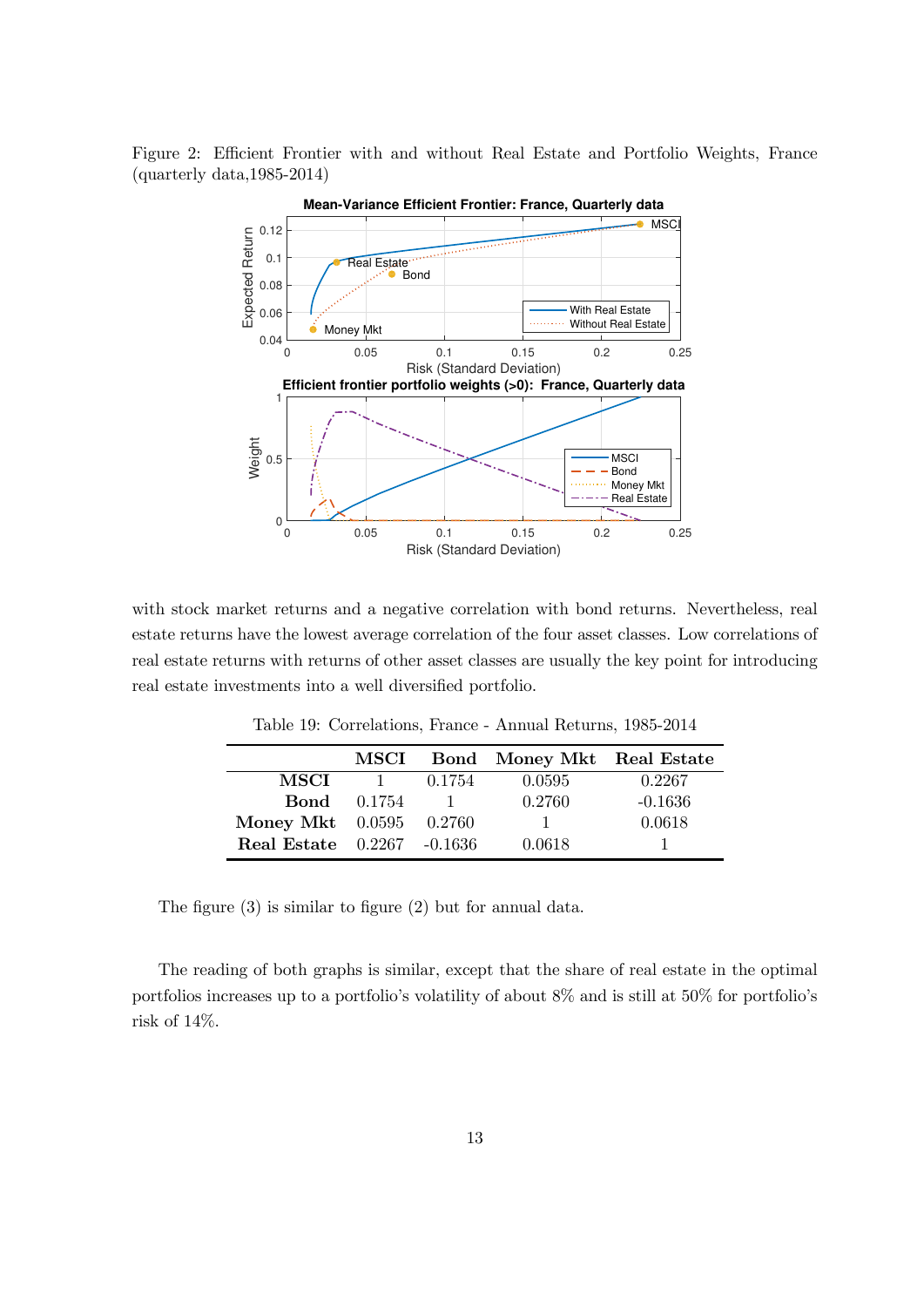Figure 3: Efficient Frontier with and without Real Estate and Portfolio Weights, France (annual data,1985-2014)



#### 3.2 Efficient Portfolios for Germany

#### 3.2.1 Quarterly data

Table (20) reports the coefficient of correlations between quarterly returns of the four asset classes. For the German markets, real estate returns exhibit a near zero correlation with stock market returns and a negative correlation with bond returns. Contrary to other countries, the average correlation of real estate is not the lowest with a value of -0.027 where the average correlation for stocks is equal to -0.081, the one for bonds is -0.142 and the one for cash is 0.016.

|                    |          |          | MSCI Bond Money Mkt Real Estate |          |
|--------------------|----------|----------|---------------------------------|----------|
| MSCI               | 1.000    | -0.196   | $-0.066$                        | 0.018    |
| Bond               | $-0.196$ | 1.000    | 0.069                           | $-0.142$ |
| Money Mkt $-0.066$ |          | 0.069    | 1.000                           | 0.044    |
| Real Estate        | 0.018    | $-0.142$ | 0.044                           | 1.000    |

Table 20: Correlations, Germany - Quarterly Returns, 1980-2014

The upper part of figure (4) shows two efficient frontiers: one obtained without the real estate asset and one taking account of real estate. The lower part of this figure displays the holdings of the efficient portfolios as a function of portfolio risk.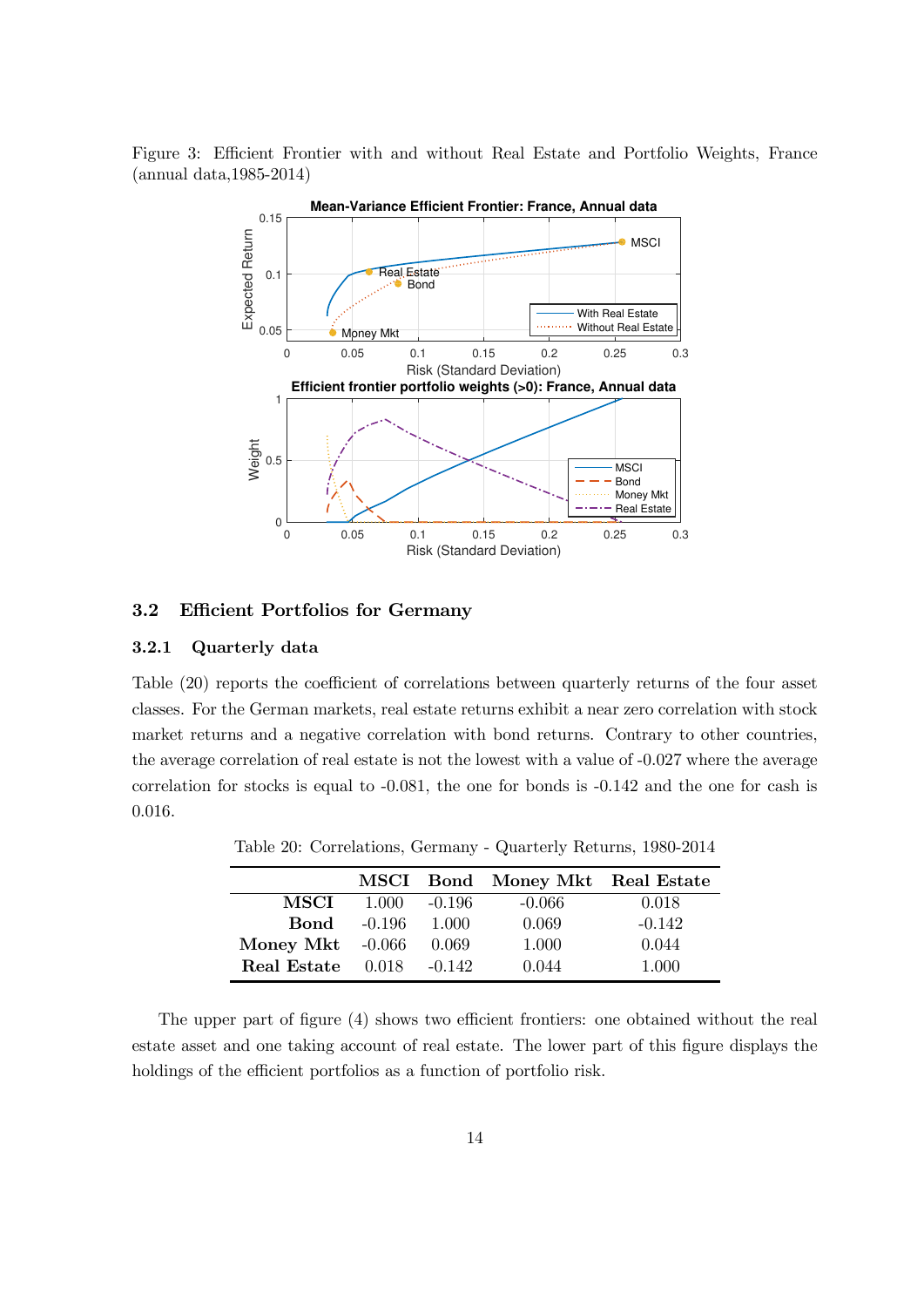Figure 4: Efficient Frontier with and without Real Estate and Portfolio Weights, Germany (quarterly data,1980:1-2014:4)



In the German case, it is clear that real estate brings not too much to the portfolio mix: the two efficient frontiers are very close to each other. Real estate seems to be a close substitute of Money Market in terms of average return and risk, but not in terms of correlation: the average correlation of real estate with other markets is -0.027 where it is 0.016 for money market.

As volatility increases, cash and real estate are eliminated from optimal portfolios. But real estate is still present in portfolios up to a volatility level of bout 7%.

#### 3.2.2 Annual Data

Table (21) reports the coefficient of correlations between annual returns of the four asset classes.

|                                      |       |          | MSCI Bond Money Mkt Real Estate |          |
|--------------------------------------|-------|----------|---------------------------------|----------|
| MSCI -                               | 1.000 | $-0.071$ | $-0.087$                        | $-0.072$ |
| $\mathbf{Bond} = 0.071$              |       | 1.000    | 0.110                           | $-0.166$ |
| <b>Money Mkt</b> -0.087 0.110        |       |          | 1.000                           | 0.051    |
| <b>Real Estate</b> $-0.072$ $-0.166$ |       |          | 0.051                           | 1.000    |

Table 21: Correlations, Germany - Annual Returns, 1980-2014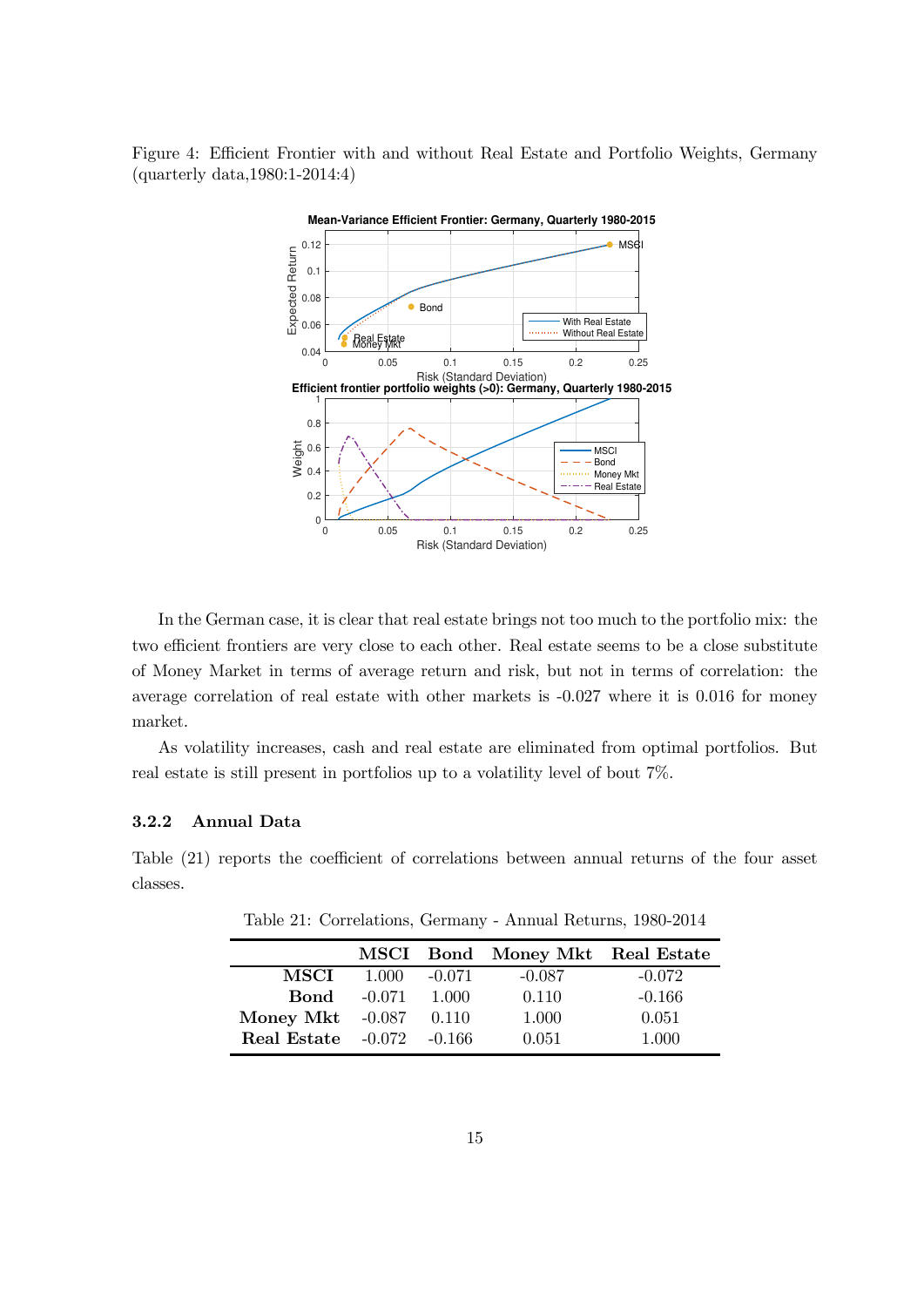Figure 5: Efficient Frontier with and without Real Estate and Portfolio Weights, Germany (Annual data,1980-2014)



The upper part of figure (5) shows two efficient frontiers: one obtained without the real estate asset and one taking account of real estate. The lower part of this figure displays the holdings of the efficient portfolios as a function of portfolio risk.

We obtain the same shape as with quarterly returns. Notice that the real estate weight is equal to zero for a portfolio volatility slightly higher and equal to about 8%.

#### 3.3 Efficient Portfolios for UK

#### 3.3.1 Quarterly data

Table (22) reports the coefficient of correlations between quarterly returns of the four asset classes. The stock index is positively correlated with the three other markets with the same magnitude. Bond and cash market have the highest correlation. The real estate index is nearly uncorrelated with both bond and cash. It has the lowest average correlation: 0.079 ( stocks: 0.15, bonds 0.125, cash: 0.157).

|                   |       |          | MSCI Bond Money Mkt Real Estate |          |
|-------------------|-------|----------|---------------------------------|----------|
| MSCI              | 1.000 | 0.149    | 0.148                           | 0.154    |
| Bond              | 0.149 | -1.000   | 0.232                           | $-0.007$ |
| Money Mkt $0.148$ |       | 0.232    | 1.000                           | 0.090    |
| Real Estate       | 0.154 | $-0.007$ | 0.090                           | 1.000    |

Table 22: Correlations, UK - Quarterly Returns, 1980-2014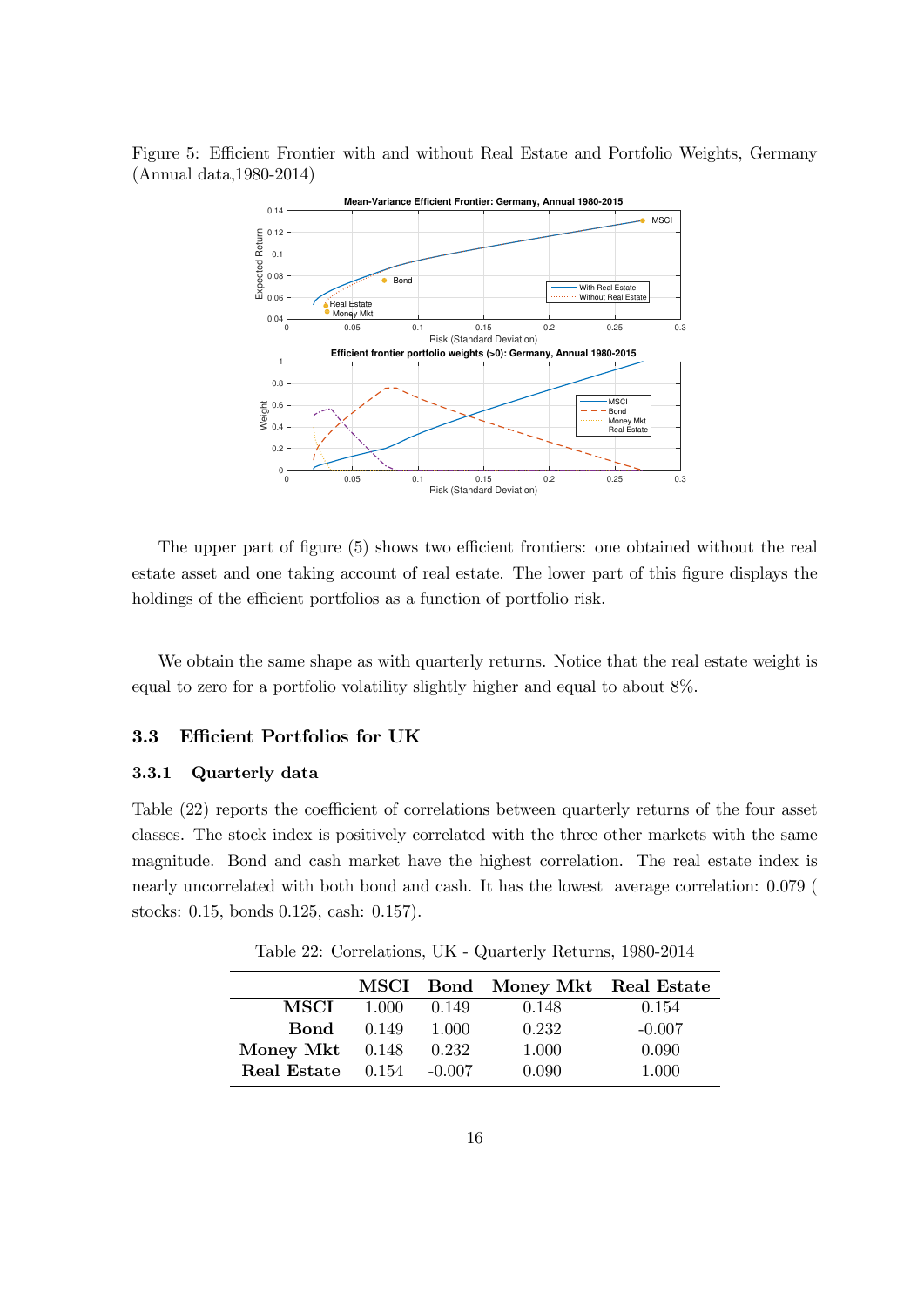The upper part of figure (6) shows two efficient frontiers: one obtained without the real estate asset and one taking account of real estate. The lower part of this figure displays the holdings of the efficient portfolios as a function of portfolio risk.

Figure 6: Efficient Frontier with and without Real Estate and Portfolio Weights, UK (quarterly data,1980:1-2014:4)



The UK case is rather similar to the French one. Holdings in real estate increase up to a portfolio volatility of 5% and then begin to decrease. Again, weights in cash and bonds converge to zero for portfolio volatility of respectively 4% and 5%.

#### 3.3.2 Annual Data

Table (23) reports the coefficient of correlations between annual returns of the four asset classes for the UK market. The same qualitative results as in the quarterly case apply.

|             |       |          | MSCI Bond Money Mkt Real Estate |          |
|-------------|-------|----------|---------------------------------|----------|
| <b>MSCI</b> | 1.000 | 0.187    | 0.331                           | 0.142    |
| Bond        | 0.187 | 1.000    | 0.365                           | $-0.007$ |
| Money Mkt   | 0.331 | 0.365    | 1.000                           | 0.137    |
| Real Estate | 0.142 | $-0.007$ | 0.137                           | 1.000    |

Table 23: Correlations, UK - Annual Returns, 1980-2014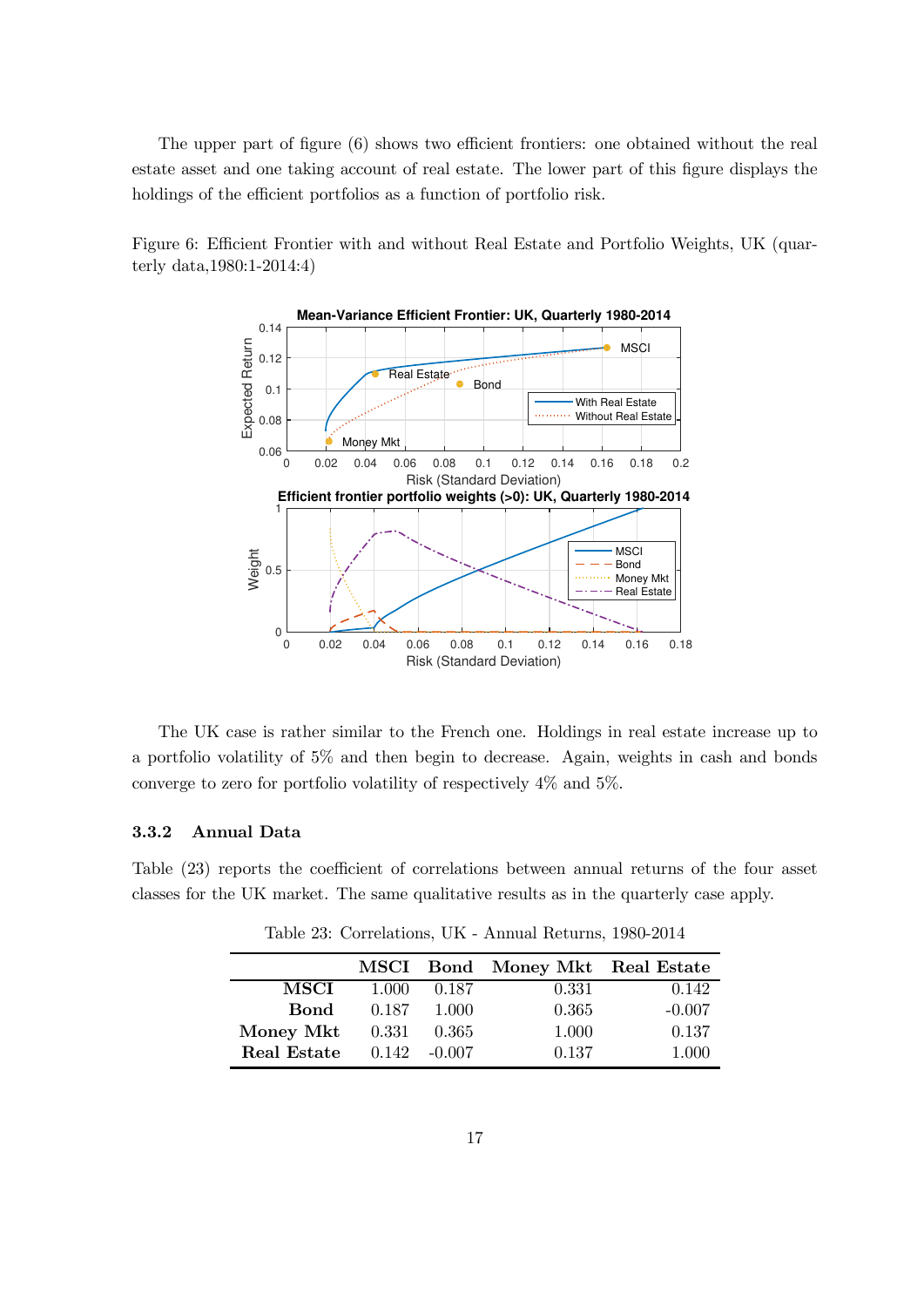The upper part of figure (7) shows two efficient frontiers: one obtained without the real estate asset and one taking account of real estate. The lower part of this figure displays the holdings of the efficient portfolios as a function of portfolio risk.

Figure 7: Efficient Frontier with and without Real Estate and Portfolio Weights, UK (Annual data,1980-2014)



The resulting portfolio weights are different from those obtained with quarterly data. The weight invested in bonds (resp. cash) is equal to zero for higher portfolio volatility: 8.3% and. 6.3%. The weight of real estate is now bounded from above at 59%.

#### 3.4 Efficient Portfolios for Spain

#### 3.4.1 Quarterly data

Table (24) reports the coefficient of correlations between quarterly returns of the four asset classes. All coefficients value are positive. Some correlations are non significative: Stocks and Real estate with Cash and Bonds with real estate. Stocks and Bonds have the highest correlation. The real estate index has the lowest average correlation: 0.067 (stocks: 0.176, bonds 0.184, cash: 0.107).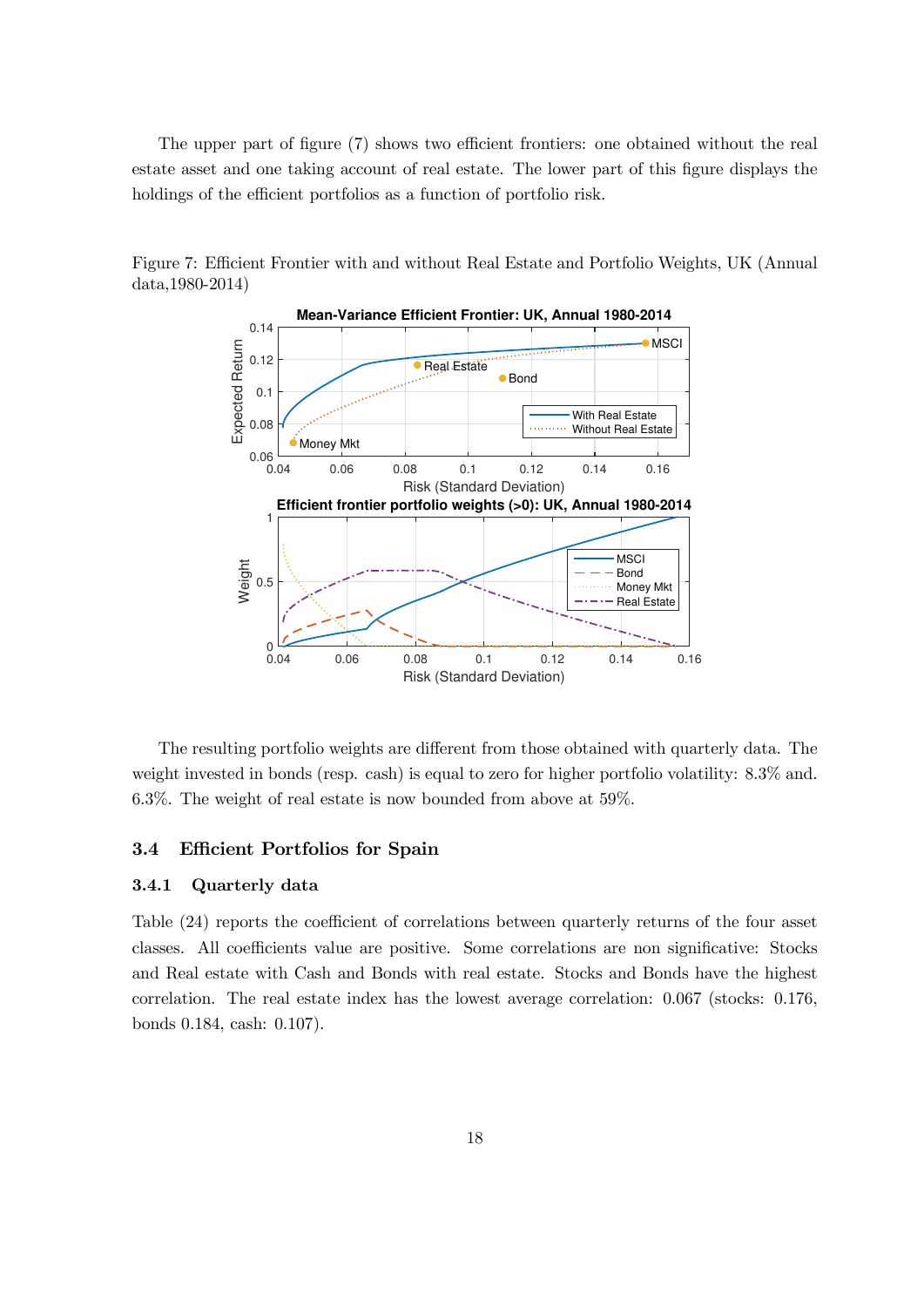|                   |       |         | MSCI Bond Money Mkt Real Estate |       |
|-------------------|-------|---------|---------------------------------|-------|
| <b>MSCI</b>       | 1.000 | 0.310   | 0.054                           | 0.164 |
| Bond              | 0.310 | - 1.000 | 0.236                           | 0.006 |
| Money Mkt $0.054$ |       | 0.236   | 1.000                           | 0.032 |
| Real Estate 0.164 |       | 0.006   | 0.032                           | 1.000 |

Table 24: Correlations, ESP - Quarterly Returns, 1980-2014

The upper part of figure (8) shows two efficient frontiers: one obtained without the real estate asset and one taking account of real estate. The lower part of this figure displays the holdings of the efficient portfolios as a function of portfolio risk.

Figure 8: Efficient Frontier with and without Real Estate and Portfolio Weights, ESP (quarterly data,1991:1-2014:4)



Here, the real estate has positive weight in optimal portfolios up to a level of volatility of 10%. Then it is completely replaced by the Bond index.

#### 3.4.2 Annual Data

Table (25) reports the coefficient of correlations between annual returns of the four asset classes for the Spanish market.

|             |       |          | MSCI Bond Money Mkt Real Estate |          |
|-------------|-------|----------|---------------------------------|----------|
| MSCI        | 1.000 | 0.187    | 0.331                           | 0.142    |
| Bond        | 0.187 | 1.000    | 0.365                           | $-0.007$ |
| Money Mkt   | 0.331 | 0.365    | 1.000                           | 0.137    |
| Real Estate | 0.142 | $-0.007$ | 0.137                           | 1.000    |

Table 25: Correlations, ESP - Annual Returns, 1980-2014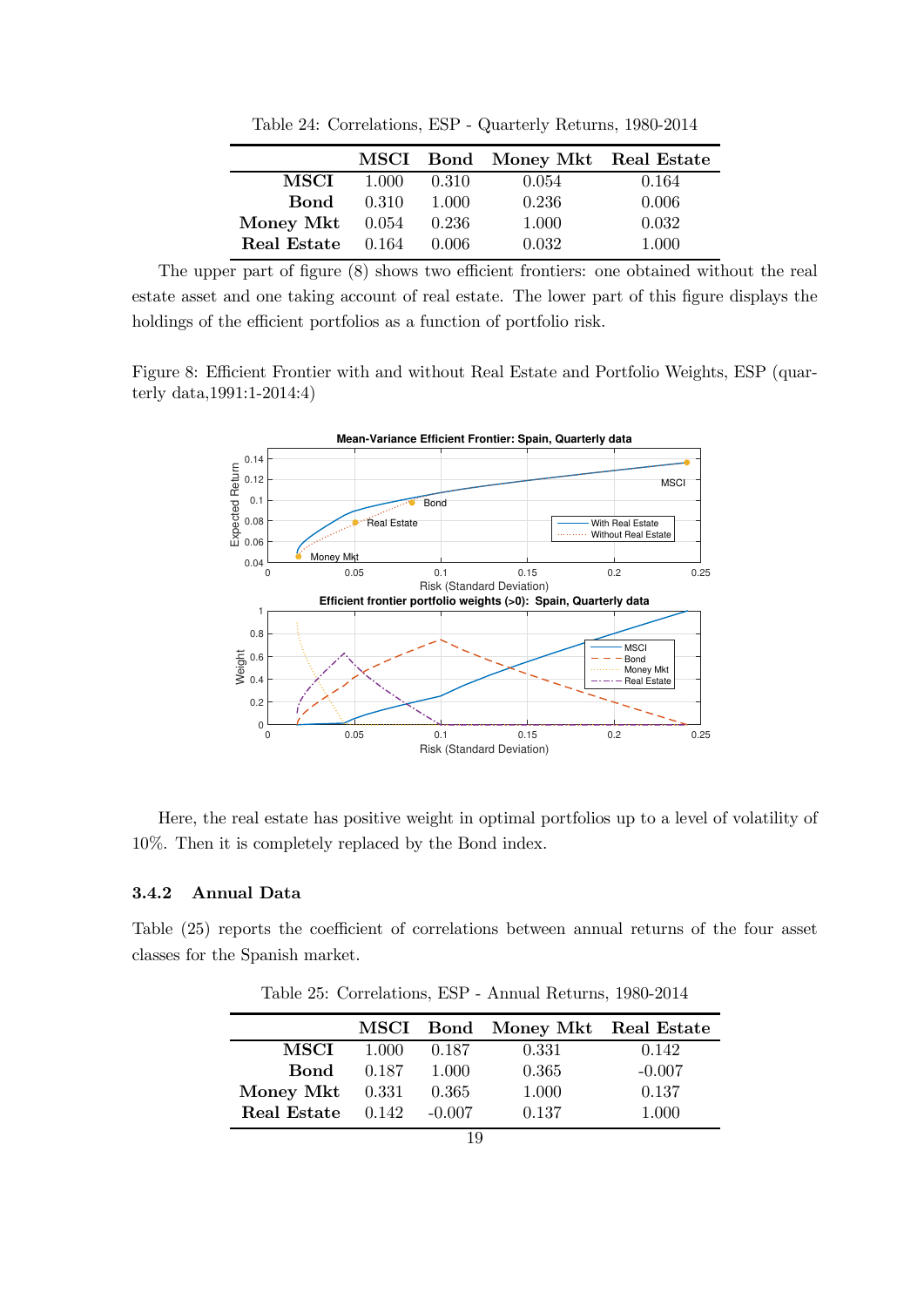The upper part of figure (7) shows two efficient frontiers: one obtained without the real estate asset and one taking account of real estate. The lower part of this figure displays the holdings of the efficient portfolios as a function of portfolio risk.

Figure 9: Efficient Frontier with and without Real Estate and Portfolio Weights, Spain (Annual data,1991-2014)



The same shape is obtained. But real estate weight is now positive up to an optimal portfolio volatility of 15%.

#### 4 Conclusion

We have analyzed diversified portfolio investment in stocks, bonds, cash and real estate over the period 1980 to 2014 for Germany and UK, 1985 to 2015 for France and 1991 to 2014 for Spain with both quarterly and annual data. Our study shows that Residential Private Real Estate enhances significantly the mean-variance trade-off for three of the four markets considered: France, UK and Spain. This is no more true for the German market where real estate experiments poor performance and is not really interesting in terms of correlation. Note also that the optimal weight on the real asset is always first increasing then decreasing with respect to the volatility level of the portfolio (for example, for France, UK and Spain, the real asset weight reaches its maximum when the portfolio volatility lies between 5% and 7%).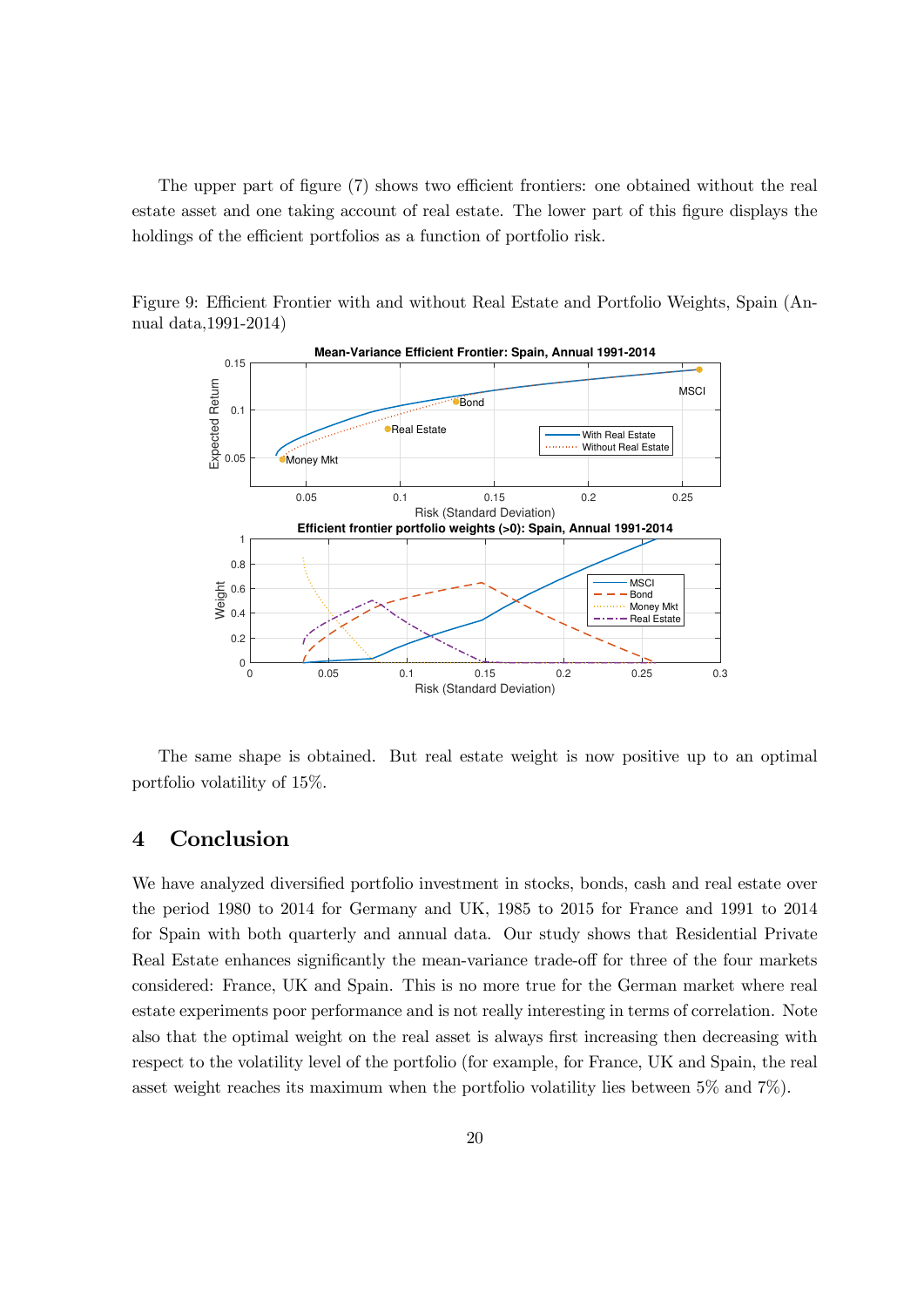#### References

- [1] Clayton, J. (2007). PREA Plan Sponsor Research Report. Pension Real Estate Association: Hartford, CT.
- [2] Chun, G. H., Sa-Aadu, J., and Shilling, J. D. (2004). The role of real estate in an institutional investor's portfolio revisited. Journal of Real Estate Finance and Economics, 29 (3), 295—320.
- [3] Clapp, J. M., and Giaccotto, C. (1999). Revisions in repeat-sales price indexes: Here today, gone tomorrow? Real Estate Economics, 27 (1), 79—104.
- [4] De Roquemaurel,T. and Scaillet, O. (1997). Comparaison de la rentabilité historique de l'immobilier, des actions, des obligations et du monétaire, Banque et Marchés, 28, 16-20.
- [5] Dujardin, M, Kelber, A and Lalliard, A. (2015), "Surévaluation et rentabilité des biens immobiliers en zone euros : l'apport des données en euros par mètre carré", Bulletin de la Banque de France, n◦199.
- [6] Friggit, J, (2007), "Long Term (1800-2005) Investment in Gold, Bonds, Stocks and Housing in France — with Insights into the USA and the UK: a Few Regularities", WP CGEDD.
- [7] Fugazza, C., Guidolin, M., and Nicodano, G. (2007). Investing for the long-run in european real estate. Journal of Real Estate Finance and Economics, 34 (1), 35—80.
- [8] Hoesli, M., Lekander, J. and W. Witkiewicz, (2004). New international evidence on real estate as a portfolio diversifier. Journal of Real Estate Research, American Real Estate Society, 26(2), 61-206.
- [9] Hoesli, M., and MacGregor, B. D. (2000). Property Investment. Longman: Harlow, UK.
- [10] Hoesli, M., Oikarinen, E. and Serrano, C. (2015). Do public real estate returns really lead private returns? Journal of Portfolio Management. Special Real Estate Issue,  $41(6)$ , 105-117.
- [11] Hoevenaars, R. P., Molenaar, R. D., Schotman, P. C., & Steenkamp, T. B. (2008). Strategic asset allocation with liabilities: Beyond stocks and bonds. Journal of Economic Dynamics and Control, 32 (9), 2939—2970.
- [12] Kraft, H., and Munk, C. (2011). Optimal housing, consumption, and investment decisions over the life cycle. Management Science, 57 (6), 1025—1041.
- [13] Lin, Z., and Liu, Y. (2008). Real estate returns and risk with heterogeneous investors. Real Estate Economics, 36 (4), 753—776.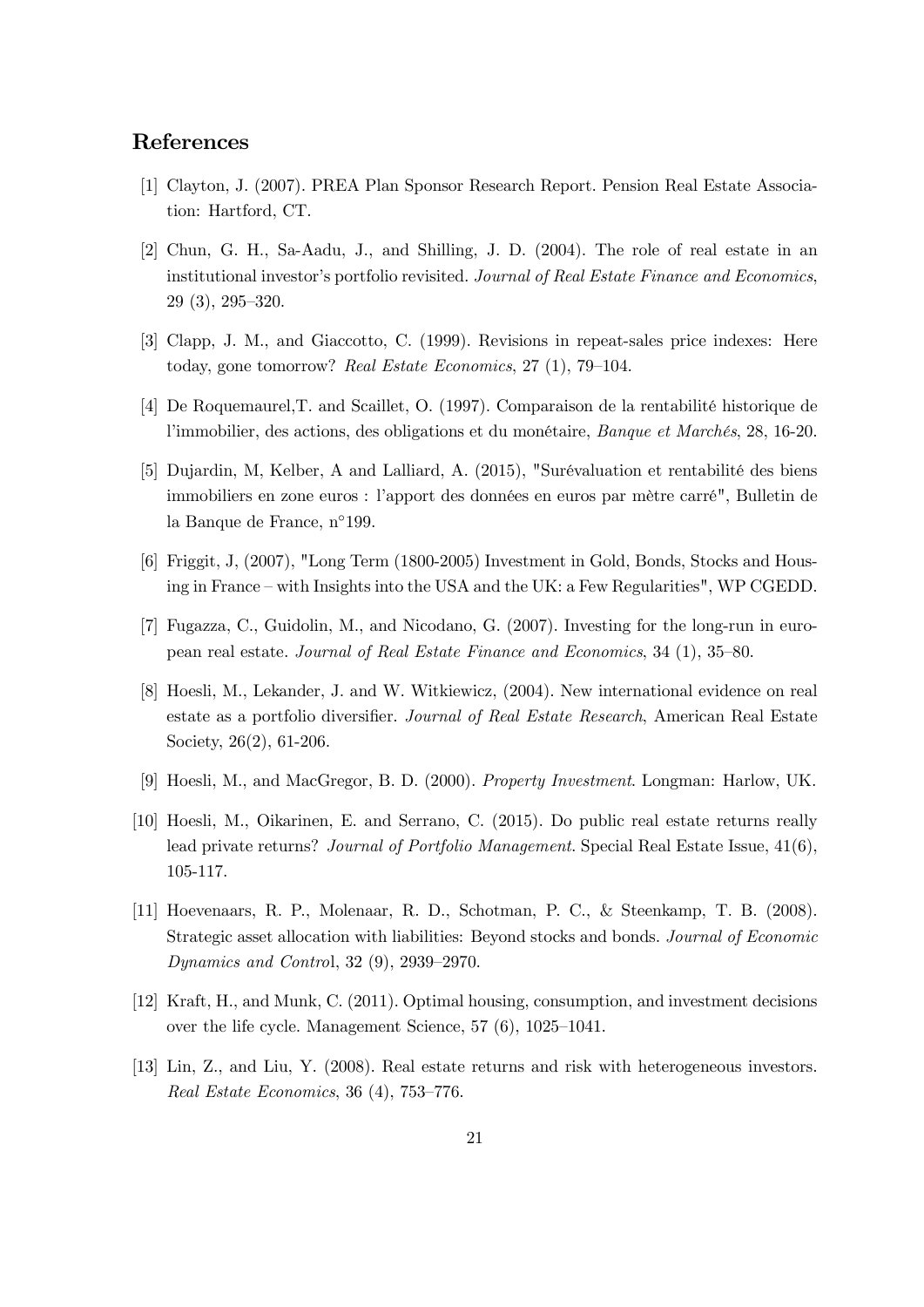- [14] Lin, Z., and Vandell, K. D. (2007). Illiquidity and pricing biases in the real estate market. Real Estate Economics, 35 (3), 291—330.
- [15] Markowitz, H. (1952). Portfolio selection. Journal of Finance, 7(1), 77—91.
- [16] McKinnon and Al Zaman (2009). Real estate for the long term: The effect of return predictability on long-horizon allocations. Real Estate Economics, 37(1), 117-153.
- [17] Pagliari, J. L. (2011). Long-run investment horizons and implications for mixed asset portfolio allocations. University of Chicago - Booth School of Business.
- [18] Rab, N. and Warnung, R, (2012). Scaling portfolio volatility and calculating risk contributions in the presence of serial cross-correlations, Journal of Risk, 14 (3), 23-52.
- [19] Wallace, N. E., and Meese, R. A. (1997). The construction of residential housing price indices: a comparison of repeat-sales, hedonic-regression, and hybrid approaches. Journal of Real Estate Finance and Economics, 14 (1-2), 51-73.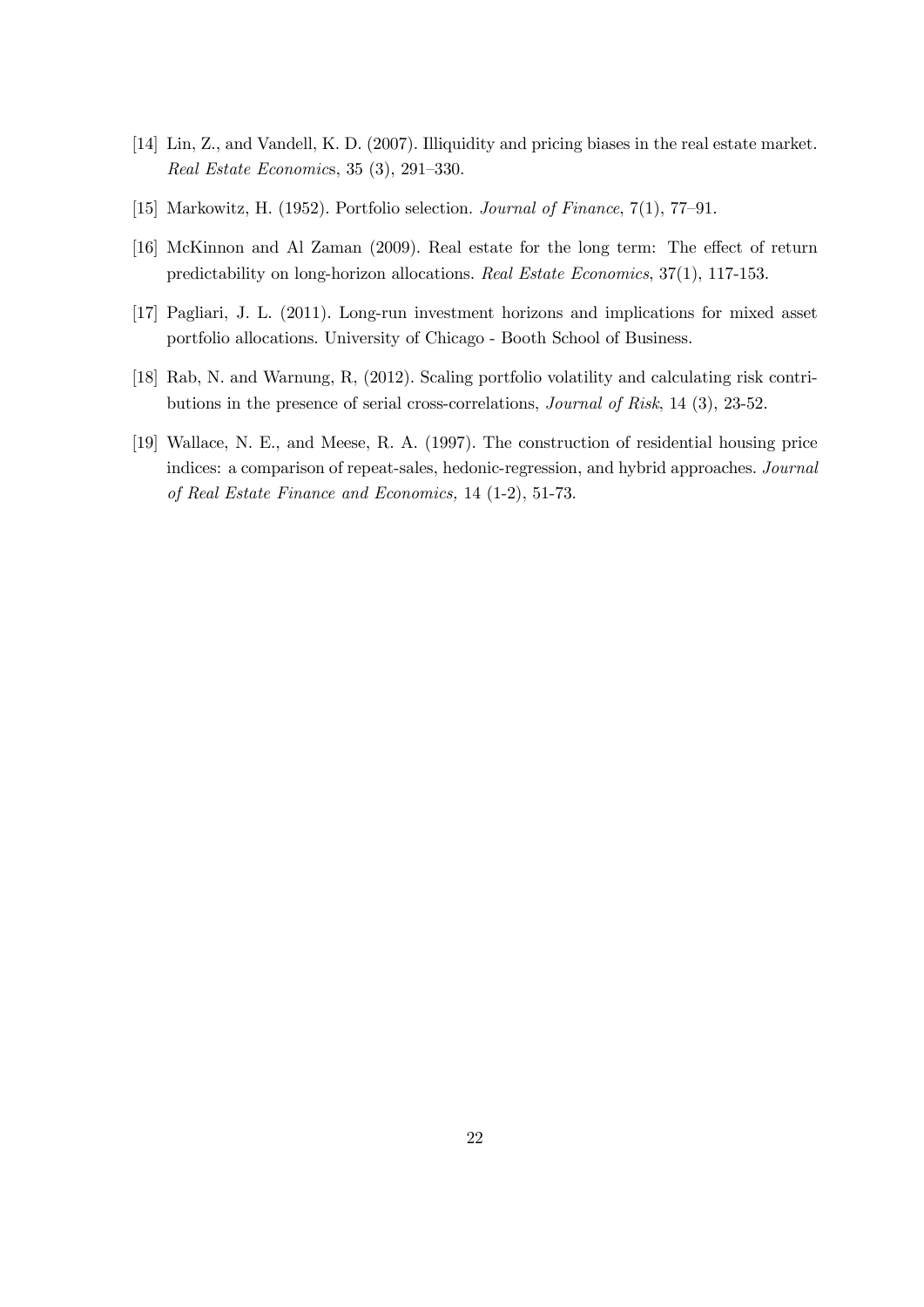## Appendix 1: Determination of the rent component of the real estate return series

We rely on a study by Duajrdin *et al.*  $(2016)$  to determine the rent component of the real estate return series.

Indeed, the index series of price to rent ratio provided by  $OECD<sup>5</sup>$  does not allow to obtain this nominal rent component by considering its inverse, i.e. ratio of rent to price. Indeed, the ratio of rent to price depends on the date chosen for the Index base 100. What is needed is data in  $\epsilon/m^2$  for the price index and the rent index series, then the total nominal return for the real estate asset is obtained by adding the growth rate of the index and the ratio of rent index to price index. Dujardin *et al.* (2016) determine the  $\epsilon/m^2$  price and rent at a specific date and then recover the whole series. This method is an approximation but which seems to work well, according to the authors.

We are interested in the net return, meaning that we must subtract the operational expenses from the rent. There exists no such series. Accordingly, we rely on the work of Friggit (2007) and make the assumption than 37% of the rent perceived are paid as operational expenses for the 5 countries of our study.

As mentioned by Friggit (2007), these calculations are only approximations but "Nevertheless, we have checked, by using other rental income series, that the impact of these approximations on the average return and the volatility is acceptable for the use we make of them ...it does not change significantly the volatility of our property investment index, which is determined much more by the volatility of the capital gain than by the volatility of the rental income."

<sup>5</sup>OECD relies itself on data provided by National Institute of Statistics of every country.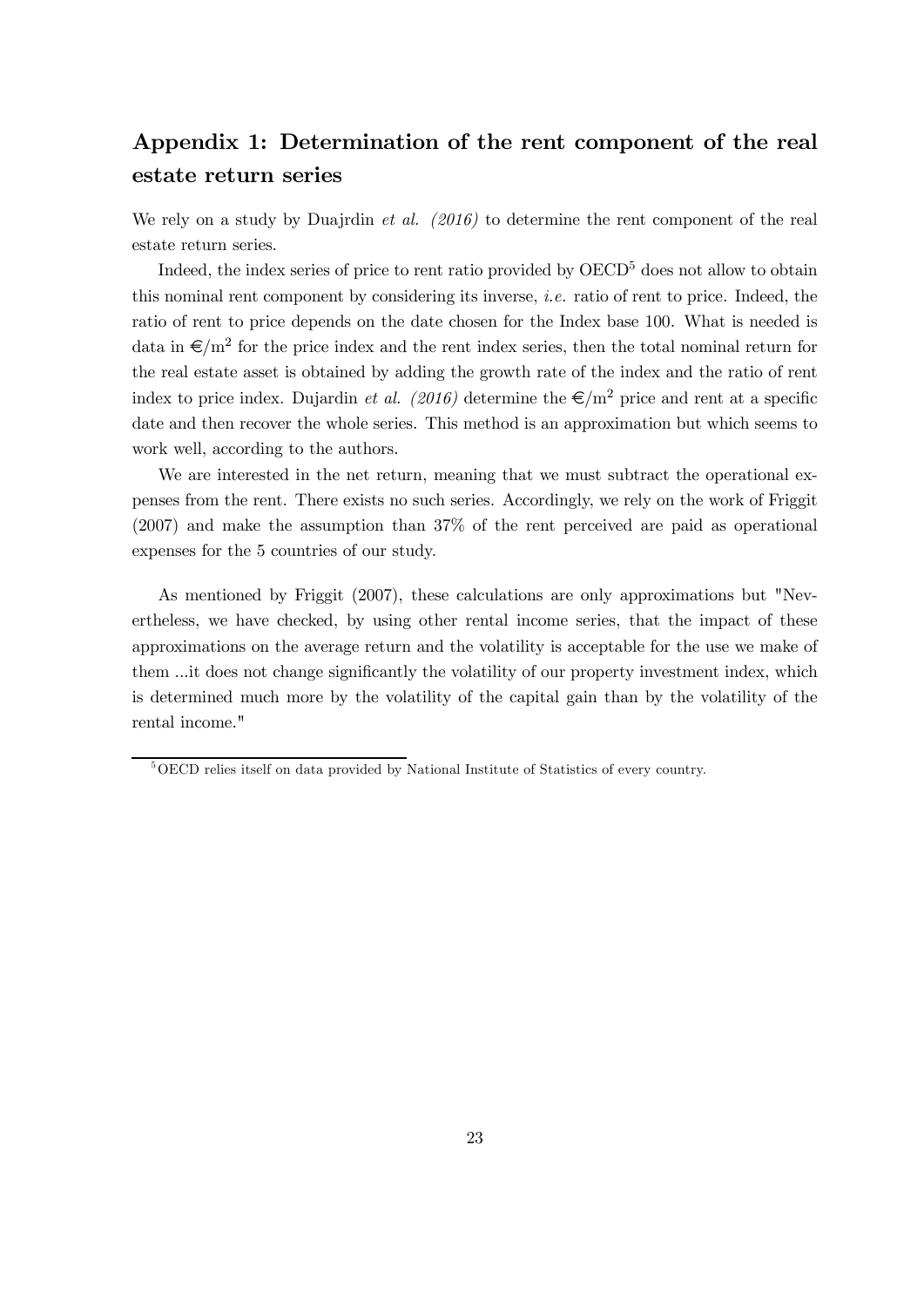## Appendix 2: Auto correlation function of quarterly returns



ACF Quarterly Returns France (Q1:1985 to Q4:2014)



ACF Quarterly Returns Germany (Q1:1980 to Q3:2014)